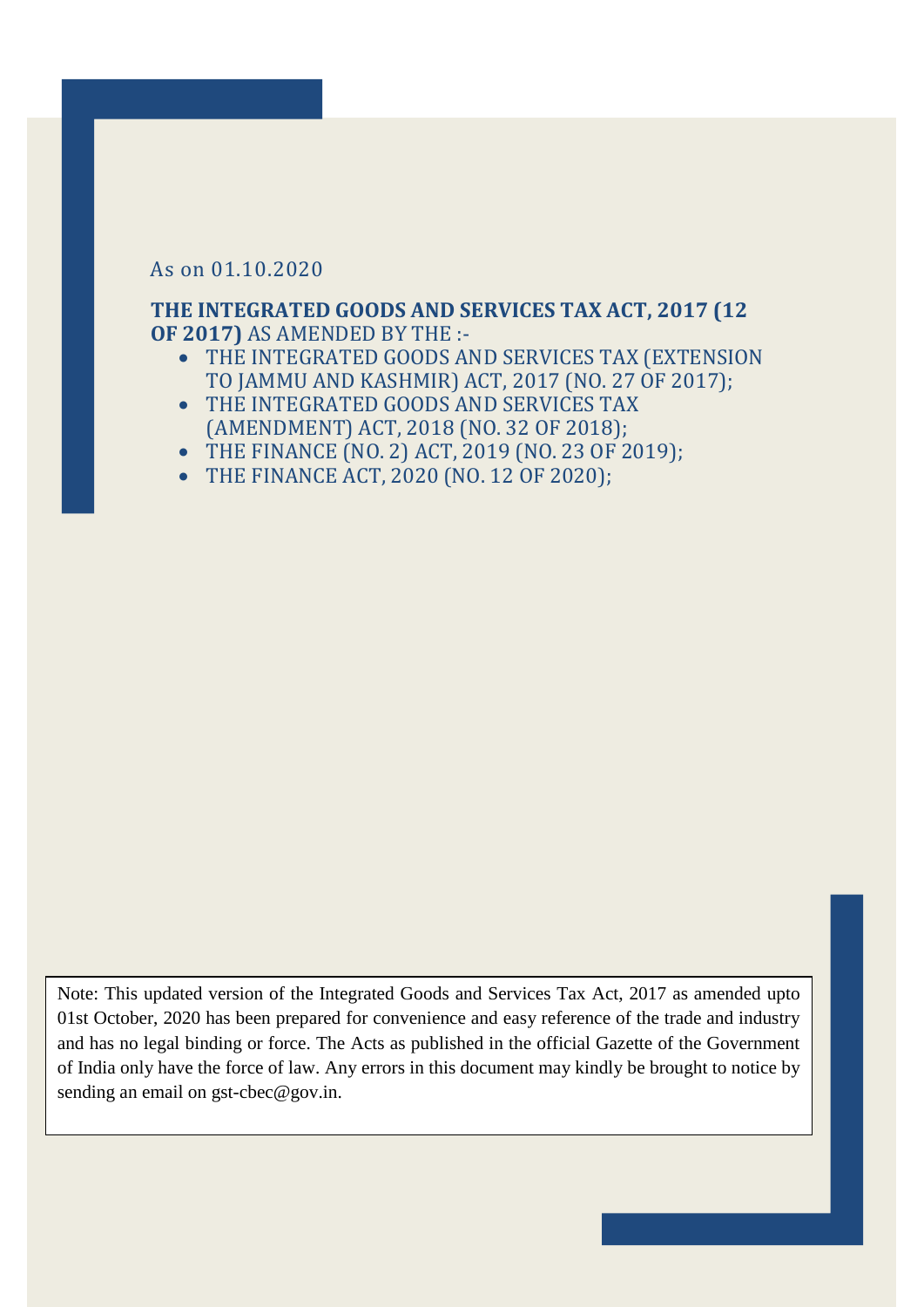## **Table of Contents**

- **Chapter I Preliminary**
- **Chapter II Administration**
- **Chapter III Levy and Collection of Tax**
- **Chapter IV Determination of Nature of Supply**
- **Chapter V Place of Supply of Goods or Services or Both**
- **Chapter VI Refund of Integrated Tax to International Tourist**
- **Chapter VII Zero rated Supply**
- **Chapter VIII Apportionment of Tax and Settlement of Funds.**
- **Chapter IX Miscellaneous**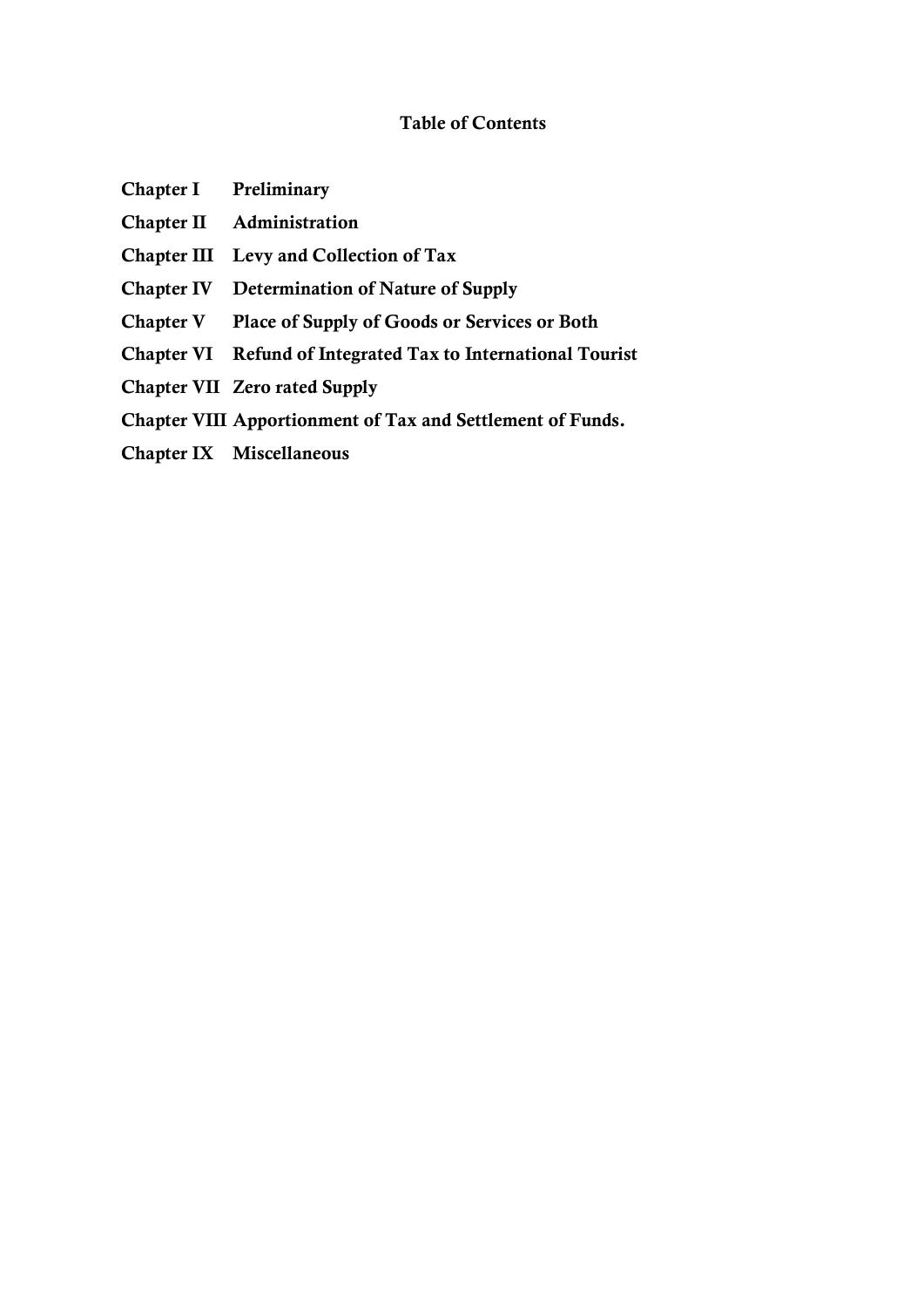# **MINISTRY OF LAW AND JUSTICE (Legislative Department)**

*New Delhi, the* 12th *April,* 2017/*Chaitra* 22*,* 1939 (*Saka*) The following Act of Parliament received the assent of the President on the  $12<sup>th</sup>$  April, 2017, and is hereby published for general information:—

# THE INTEGRATED GOODS AND SERVICES TAX ACT, 2017 NO. 13 OF 2017  $[12^{th}$  *April*, 2017.]

An Act to make a provision for levy and collection of tax on inter-State supply of goods or services or both by the Central Government and for matters connected therewith or incidental thereto.

BE it enacted by Parliament in the Sixty-eighth Year of the Republic of India as follows:—

## CHAPTER I

## PRELIMINARY

**1. Short title, extent and commencement.—** (*1*) This Act may be called the Integrated Goods and Services Tax Act, 2017.

(2) It shall extend to the whole of India  $[****]$ <sup>1</sup>.

(*3*) It shall come into force on such date as the Central Government may, by notification in the Official Gazette, appoint:

Provided that different dates may be appointed for different provisions of this Act and any reference in any such provision to the commencement of this Act shall be construed as a reference to the coming into force of that provision.

**2. Definitions.—** In this Act, unless the context otherwise requires,––

1

(1) "Central Goods and Services Tax Act" means the Central Goods and Services Tax Act, 2017;

<sup>&</sup>lt;sup>1</sup> Omitted "except the State of Jammu and Kashmir" by The Integrated Goods and Services Tax (Extension to Jammu and Kashmir) Act, 2017 (No. 27 of 2017) – Brought into force w.e.f.  $8<sup>th</sup>$  July, 2017.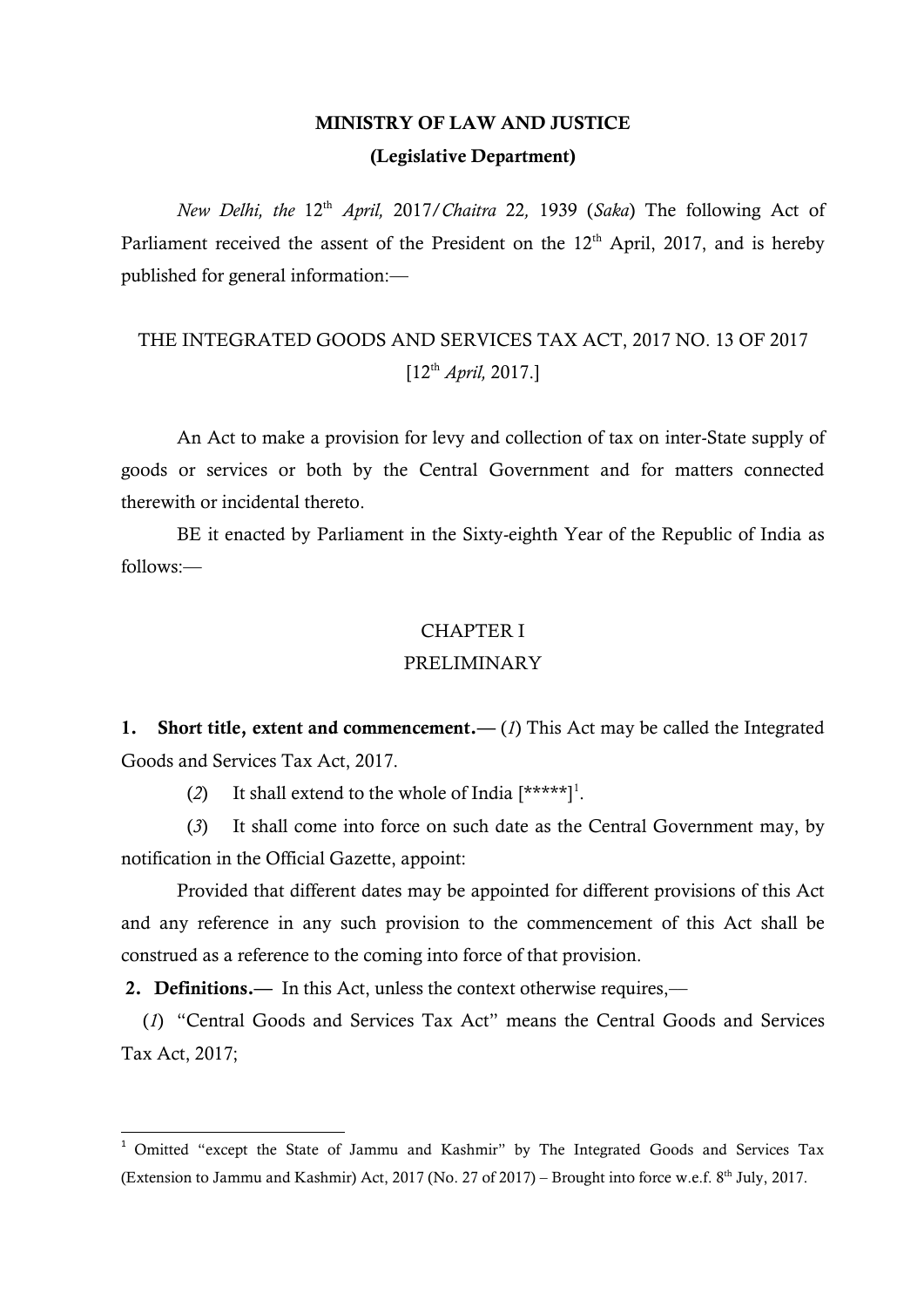(2) "central tax" means the tax levied and collected under the Central Goods and Services Tax Act;

(3) "continuous journey" means a journey for which a single or more than one ticket or invoice is issued at the same time, either by a single supplier of service or through an agent acting on behalf of more than one supplier of service, and which involves no stopover between any of the legs of the journey for which one or more separate tickets or invoices are issued.

*Explanation*.—For the purposes of this clause, the term "stopover" means aplace where a passenger can disembark either to transfer to another conveyance or break his journey for a certain period in order to resume it at a later point of time;

(4) "customs frontiers of India" means the limits of a customs area as defined in section 2 of the Customs Act, 1962;

(5) "export of goods" with its grammatical variations and cognate expressions, means taking goods out of India to a place outside India;

(6) "export of services" means the supply of any service when,—

- (*i*) the supplier of service is located in India;
- (*ii*) the recipient of service is located outside India;
- (*iii*) the place of supply of service is outside India;

(*iv*) the payment for such service has been received by the supplier of service in convertible foreign exchange [or in Indian rupees wherever permitted by the Reserve Bank of India<sub>12</sub>; and

(*v*) the supplier of service and the recipient of service are not merely establishments of a distinct person in accordance with *Explanation* 1 in section 8;

(7) "fixed establishment" means a place (other than the registered place of business) which is characterised by a sufficient degree of permanence and suitable structure in terms of human and technical resources to supply services or to receive and use services for its own needs;

(8) "Goods and Services Tax (Compensation to States) Act" means the Goods and Services Tax (Compensation to States) Act, 2017;

(9) "Government" means the Central Government;

1

<sup>&</sup>lt;sup>2</sup> Inserted by The Integrated Goods and Services Tax (Amendment) Act, 2018 (No. 32 of 2018) – Brought into force w.e.f. 01<sup>st</sup> February, 2019.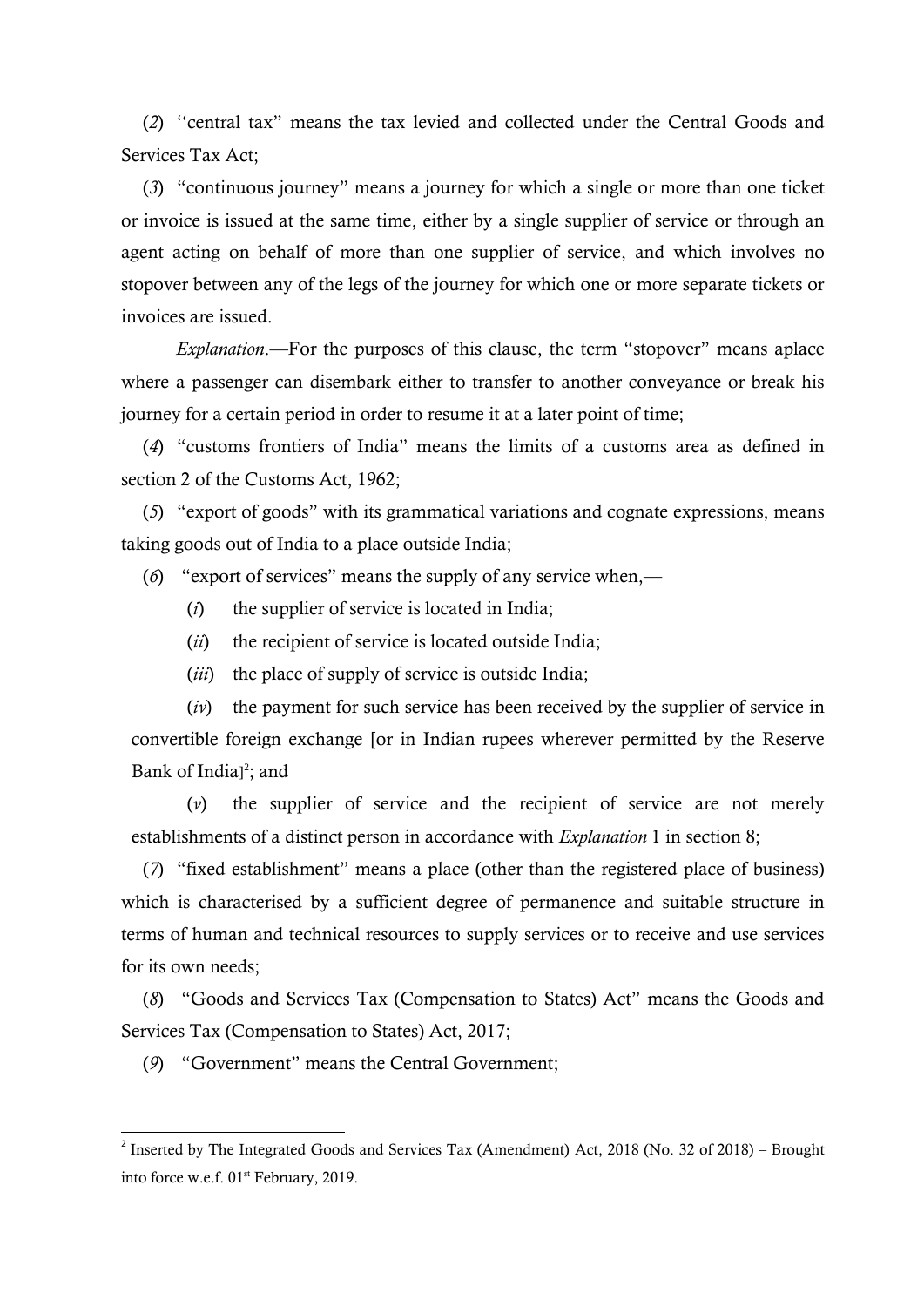(*10*) "import of goods" with its grammatical variations and cognate expressions, means bringing goods into India from a place outside India;

 $(11)$  "import of services" means the supply of any service, where—

(*i*) the supplier of service is located outside India;

(*ii*) the recipient of service is located in India; and

(*iii*) the place of supply of service is in India;

(12) "integrated tax" means the integrated goods and services tax levied under this Act;

(13) "intermediary" means a broker, an agent or any other person, by whatever name called, who arranges or facilitates the supply of goods or services or both, or securities, between two or more persons, but does not include a person who supplies such goods or services or both or securities on his own account;

 $(14)$  "location of the recipient of services" means,—

(*a*) where a supply is received at a place of business for which the registration has been obtained, the location of such place of business;

(*b*) where a supply is received at a place other than the place of business for which registration has been obtained (a fixed establishment elsewhere), the location of such fixed establishment;

(*c*) where a supply is received at more than one establishment, whether the place of business or fixed establishment, the location of the establishment most directly concerned with the receipt of the supply; and

(*d*) in absence of such places, the location of the usual place of residence of the recipient;

 $(15)$  "location of the supplier of services" means,—

(*a*) where a supply is made from a place of business for which the registration has been obtained, the location of such place of business;

(*b*) where a supply is made from a place other than the place of business for which registration has been obtained (a fixed establishment elsewhere), the location of such fixed establishment;

(*c*) where a supply is made from more than one establishment, whether the place of business or fixed establishment, the location of the establishment most directly concerned with the provision of the supply; and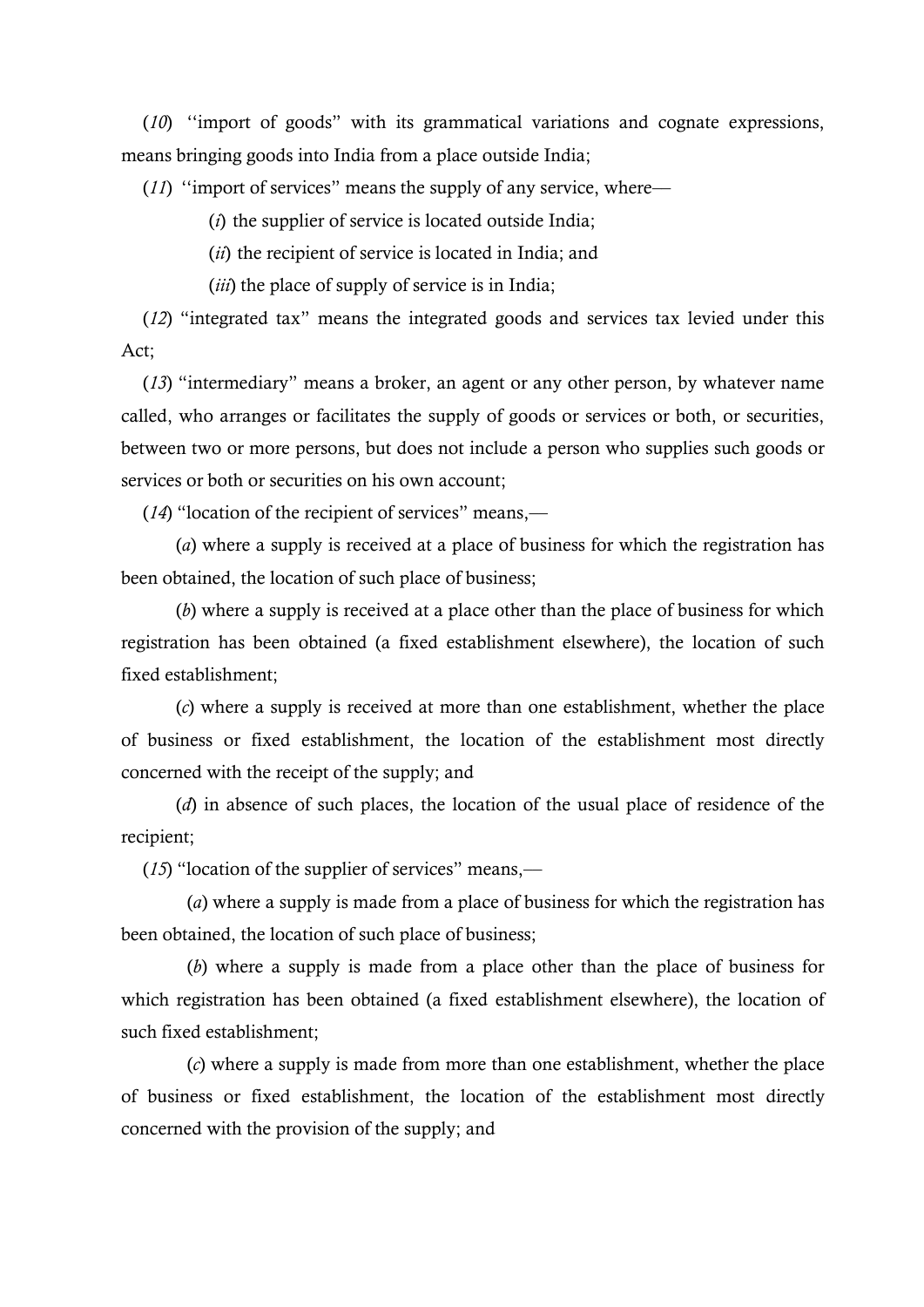(*d*) in absence of such places, the location of the usual place of residence of the supplier;

(16) "non-taxable online recipient" means any Government, local authority, governmental authority, an individual or any other person not registered and receiving online information and database access or retrieval services in relation to any purpose other than commerce, industry or any other business or profession, located in taxable territory.

*Explanation*.—For the purposes of this clause, the expression "governmental authority" means an authority or a board or any other body,—

(*i*) set up by an Act of Parliament or a State Legislature; or

(*ii*) established by any Government,

with ninety per cent. or more participation by way of equity or control, to carry out any function entrusted [to a Panchayat under article  $243G$  or]<sup>3</sup> to a municipality under article 243W of the Constitution;

(17) "online information and database access or retrieval services" means services whose delivery is mediated by information technology over the internet or an electronic network and the nature of which renders their supply essentially automated and involving minimal human intervention and impossible to ensure in the absence of information technology and includes electronic services such as,—

(*i*) advertising on the internet;

(*ii*) providing cloud services;

(*iii*) provision of e-books, movie, music, software and other intangibles through telecommunication networks or internet;

(*iv*) providing data or information, retrievable or otherwise, to any person in electronic form through a computer network;

(*v*) online supplies of digital content (movies, television shows, music and the like);

(*vi*) digital data storage; and

(*vii*) online gaming;

**.** 

<sup>&</sup>lt;sup>3</sup> Inserted by The Integrated Goods and Services Tax (Amendment) Act, 2018 (No. 32 of 2018) – Brought into force w.e.f. 01<sup>st</sup> February, 2019.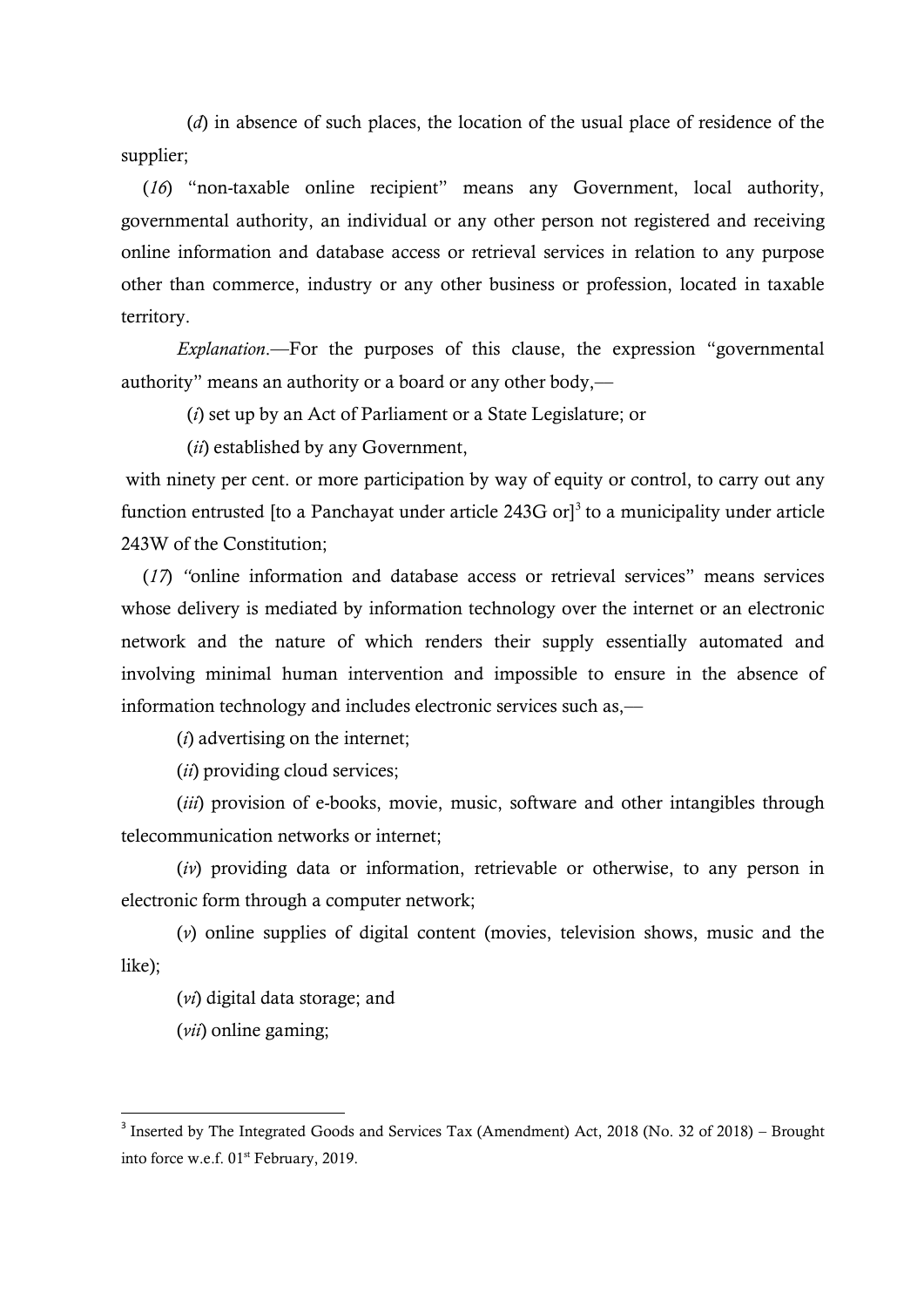$(18)$  "output tax", in relation to a taxable person, means the integrated tax chargeable under this Act on taxable supply of goods or services or both made by him or by his agent but excludes tax payable by him on reverse charge basis;

(19) "Special Economic Zone" shall have the same meaning as assigned to it in clause (*za*) of section 2 of the Special Economic Zones Act, 2005;

(20) "Special Economic Zone developer" shall have the same meaning as assigned to it in clause (*g*) of section 2 of the Special Economic Zones Act, 2005 and includes an Authority as defined in clause (*d*) and a Co-Developer as defined in clause (*f* ) of section 2 of the said Act;

(21) "supply" shall have the same meaning as assigned to it in section 7 of the Central Goods and Services Tax Act;

(22) "taxable territory" means the territory to which the provisions of this Act apply;

 $(23)$  "zero-rated supply" shall have the meaning assigned to it in section 16;

(*24*) words and expressions used and not defined in this Act but defined in the Central Goods and Services Tax Act, the Union Territory Goods and Services Tax Act and the Goods and Services Tax (Compensation to States) Act shall have the same meaning as assigned to them in those Acts;

(*25*) any reference in this Act to a law which is not in force in the State of Jammu and Kashmir, shall, in relation to that State be construed as a reference to the corresponding law, if any, in force in that State.

# CHAPTER II ADMINISTRATION

**3. Appointment of Officers.—**The Board may appoint such central tax officers as it thinks fit for exercising the powers under this Act.

**4. Authorisation of officers of State tax or Union territory tax as proper officer in certain circumstances.—**Without prejudice to the provisions of this Act, the officers appointed under the State Goods and Services Tax Act or the Union Territory Goods and Services Tax Act are authorised to be the proper officers for the purposes of this Act, subject to such exceptions and conditions as the Government shall, on the recommendations of the Council, by notification, specify.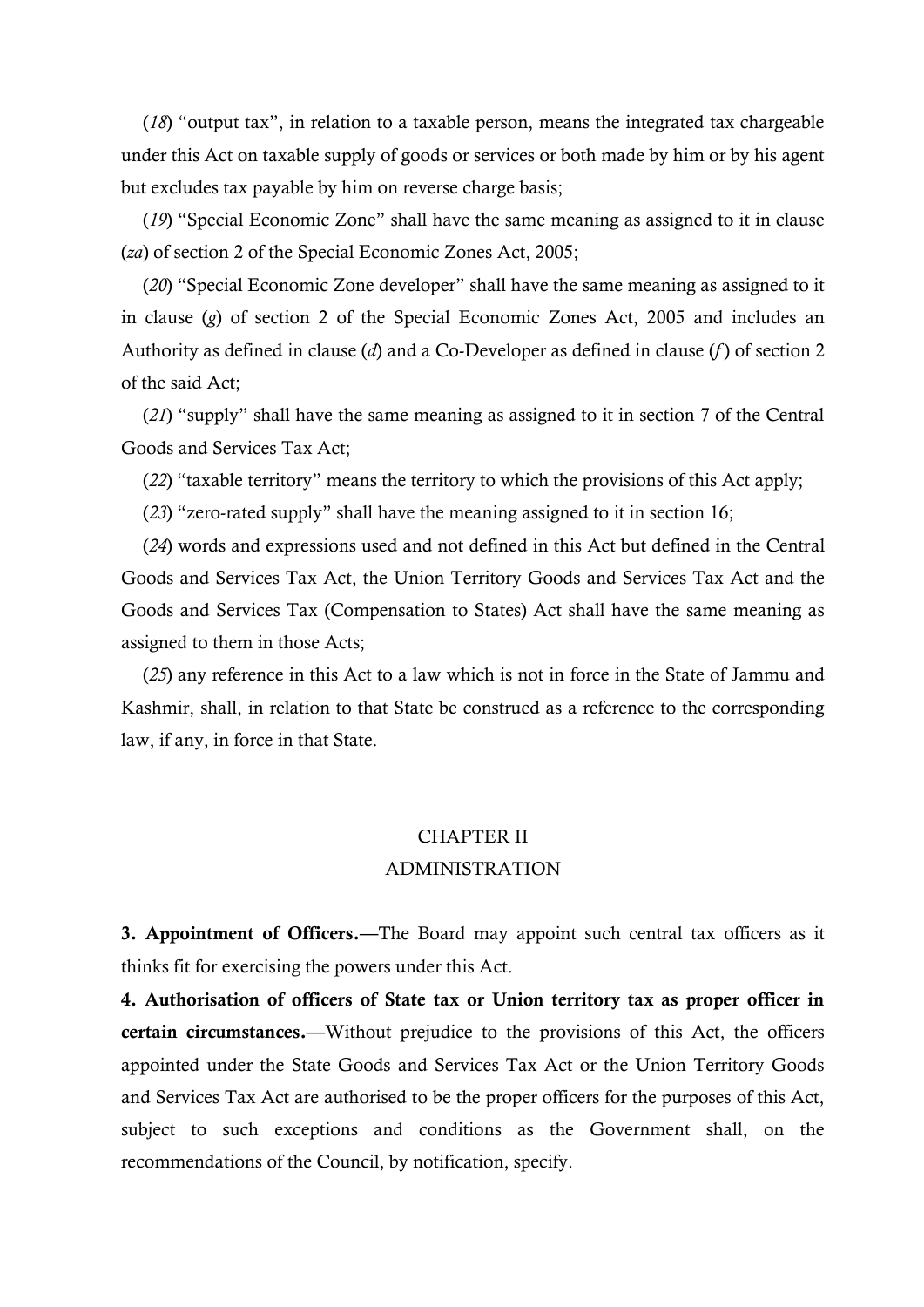#### CHAPTER III

## LEVY AND COLLECTION OF TAX

**5. Levy and collection.—** (*1*) Subject to the provisions of sub-section (*2*), there shall be levied a tax called the integrated goods and services tax on all inter-State supplies of goods or services or both, except on the supply of alcoholic liquor for human consumption, on the value determined under section 15 of the Central Goods and Services Tax Act and at such rates, not exceeding forty per cent., as may be notified by the Government on the recommendations of the Council and collected in such manner as may be prescribed and shall be paid by the taxable person:

Provided that the integrated tax on goods imported into India shall be levied and collected in accordance with the provisions of section 3 of the Customs Tariff Act, 1975 on the value as determined under the said Act at the point when duties of customs are levied on the said goods under section 12 of the Customs Act, 1962.

(*2*) The integrated tax on the supply of petroleum crude, high speed diesel, motor spirit (commonly known as petrol), natural gas and aviation turbine fuel shall be levied with effect from such date as may be notified by the Government on the recommendations of the Council.

(*3*) The Government may, on the recommendations of the Council, by notification, specify categories of supply of goods or services or both, the tax on which shall be paid on reverse charge basis by the recipient of such goods or services or both and all the provisions of this Act shall apply to such recipient as if he is the person liable for paying the tax in relation to the supply of such goods or services or both.

[(*4*) The Government may, on the recommendations of the Council, by notification, specify a class of registered persons who shall, in respect of supply of specified categories of goods or services or both received from an unregistered supplier, pay the tax on reverse charge basis as the recipient of such supply of goods or services or both, and all the provisions of this Act shall apply to such recipient as if he is the person liable for paying the tax in relation to such supply of goods or services or both. $]^{4}$ 

**.** 

 $4$  Substituted for "(4) The integrated tax in respect of the supply of taxable goods or services or both by a supplier, who is not registered, to a registered person shall be paid by such person on reverse charge basis as the recipient and all the provisions of this Act shall apply to such recipient as if he is the person liable for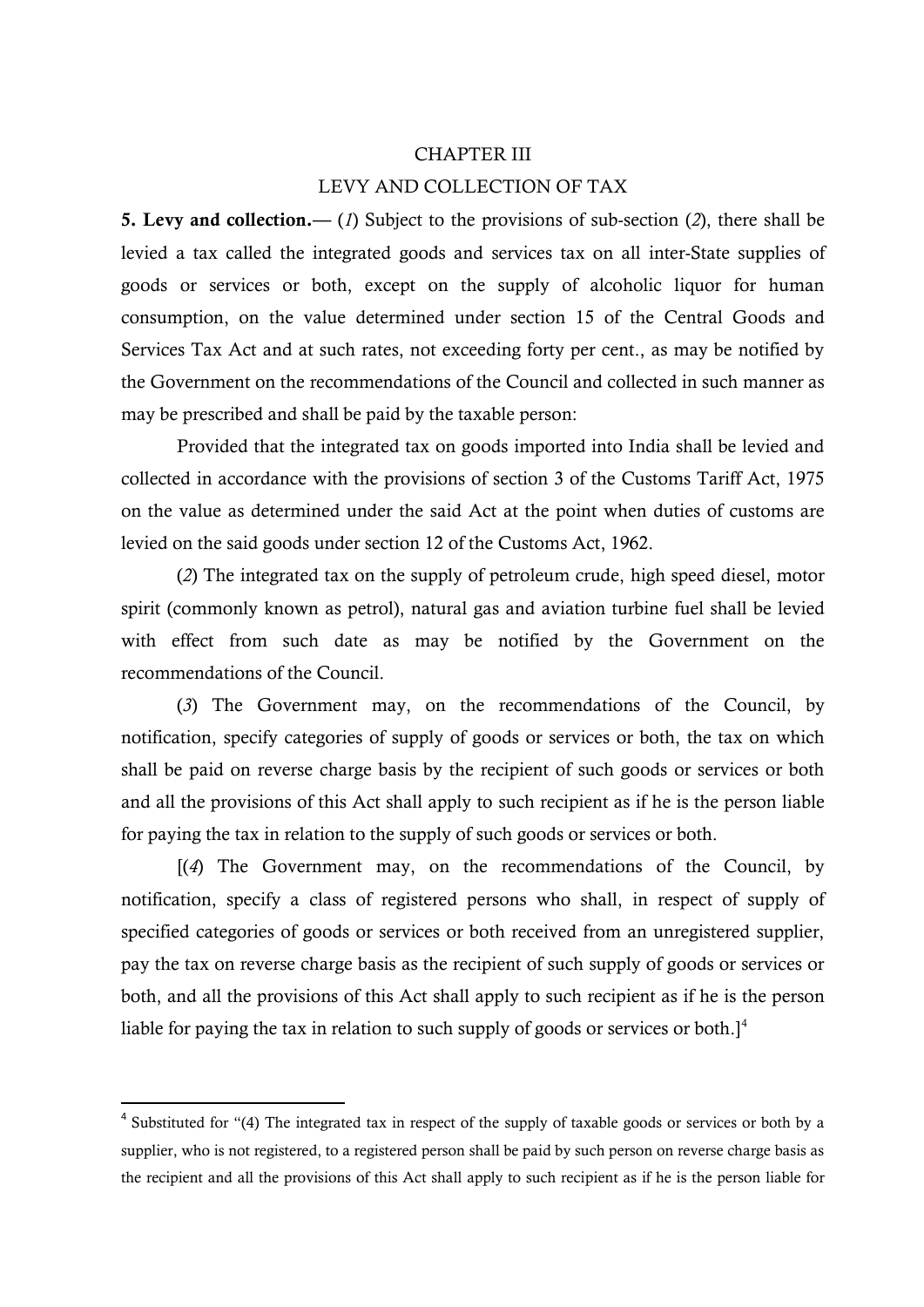(*5*) The Government may, on the recommendations of the Council, by notification, specify categories of services, the tax on inter-State supplies of which shall be paid by the electronic commerce operator if such services are supplied through it, and all the provisions of this Act shall apply to such electronic commerce operator as if he is the supplier liable for paying the tax in relation to the supply of such services:

Provided that where an electronic commerce operator does not have a physical presence in the taxable territory, any person representing such electronic commerce operator for any purpose in the taxable territory shall be liable to pay tax:

Provided further that where an electronic commerce operator does not have a physical presence in the taxable territory and also does not have a representative in the said territory, such electronic commerce operator shall appoint a person in the taxable territory for the purpose of paying tax and such person shall be liable to pay tax.

**6. Power to grant Exemption from tax.—** (*1*) Where the Government is satisfied that it is necessary in the public interest so to do, it may, on the recommendations of the Council, by notification, exempt generally, either absolutely or subject to such conditions as may be specified therein, goods or services or both of any specified description from the whole or any part of the tax leviable thereon with effect from such date as may be specified in such notification.

(*2*) Where the Government is satisfied that it is necessary in the public interest so to do, it may, on the recommendations of the Council, by special order in each case, under circumstances of an exceptional nature to be stated in such order, exempt from payment of tax any goods or services or both on which tax is leviable.

(*3*) The Government may, if it considers necessary or expedient so to do for the purpose of clarifying the scope or applicability of any notification issued under subsection (*1*) or order issued under sub-section (*2*), insert an *Explanation* in such notification or order, as the case may be, by notification at any time within one year of issue of the notification under sub-section (*1*) or order under sub-section (*2*), and every such *Explanation* shall have effect as if it had always been the part of the first such notification or order, as the case may be.

paying the tax in relation to the supply of such goods or services or both." by The Integrated Goods and Services Tax (Amendment) Act, 2018 (No. 32 of 2018) – Brought into force w.e.f. 01<sup>st</sup> February, 2019.

 $\overline{a}$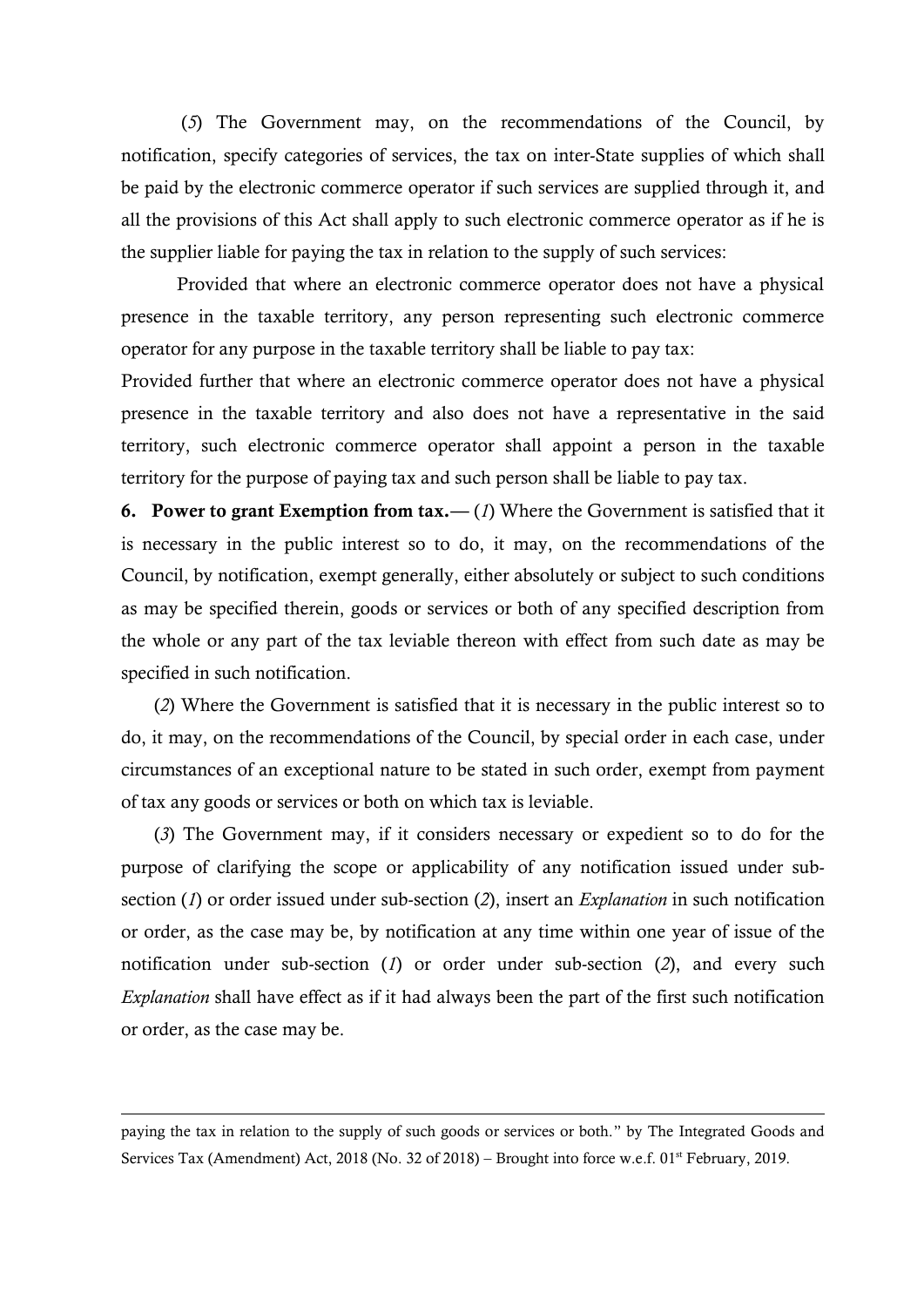*Explanation*.—For the purposes of this section, where an exemption in respect of any goods or services or both from the whole or part of the tax leviable thereon has been granted absolutely, the registered person supplying such goods or services or both shall not collect the tax, in excess of the effective rate, on such supply of goods or services or both.

### CHAPTER IV

## DETERMINATION OF NATURE OF SUPPLY

**7. Inter-State supply.—** (*1*) Subject to the provisions of section 10, supply of goods, where the location of the supplier and the place of supply are in-

(*a*) two different States;

(*b*) two different Union territories; or

(*c*) a State and a Union territory,

shall be treated as a supply of goods in the course of inter-State trade or commerce.

(*2*) Supply of goods imported into the territory of India, till they cross the customs frontiers of India, shall be treated to be a supply of goods in the course of inter-State trade or commerce.

(*3*) Subject to the provisions of section 12, supply of services, where the location of the supplier and the place of supply are in-

(*a*) two different States;

(*b*) two different Union territories; or

(*c*) a State and a Union territory,

shall be treated as a supply of services in the course of inter-State trade or commerce.

(*4*) Supply of services imported into the territory of India shall be treated to be a supply of services in the course of inter-State trade or commerce.

(*5*) Supply of goods or services or both,––

(*a*) when the supplier is located in India and the place of supply is outside India;

(*b*) to or by a Special Economic Zone developer or a Special Economic Zone unit; or

(*c*) in the taxable territory, not being an intra-State supply and not covered elsewhere in this section,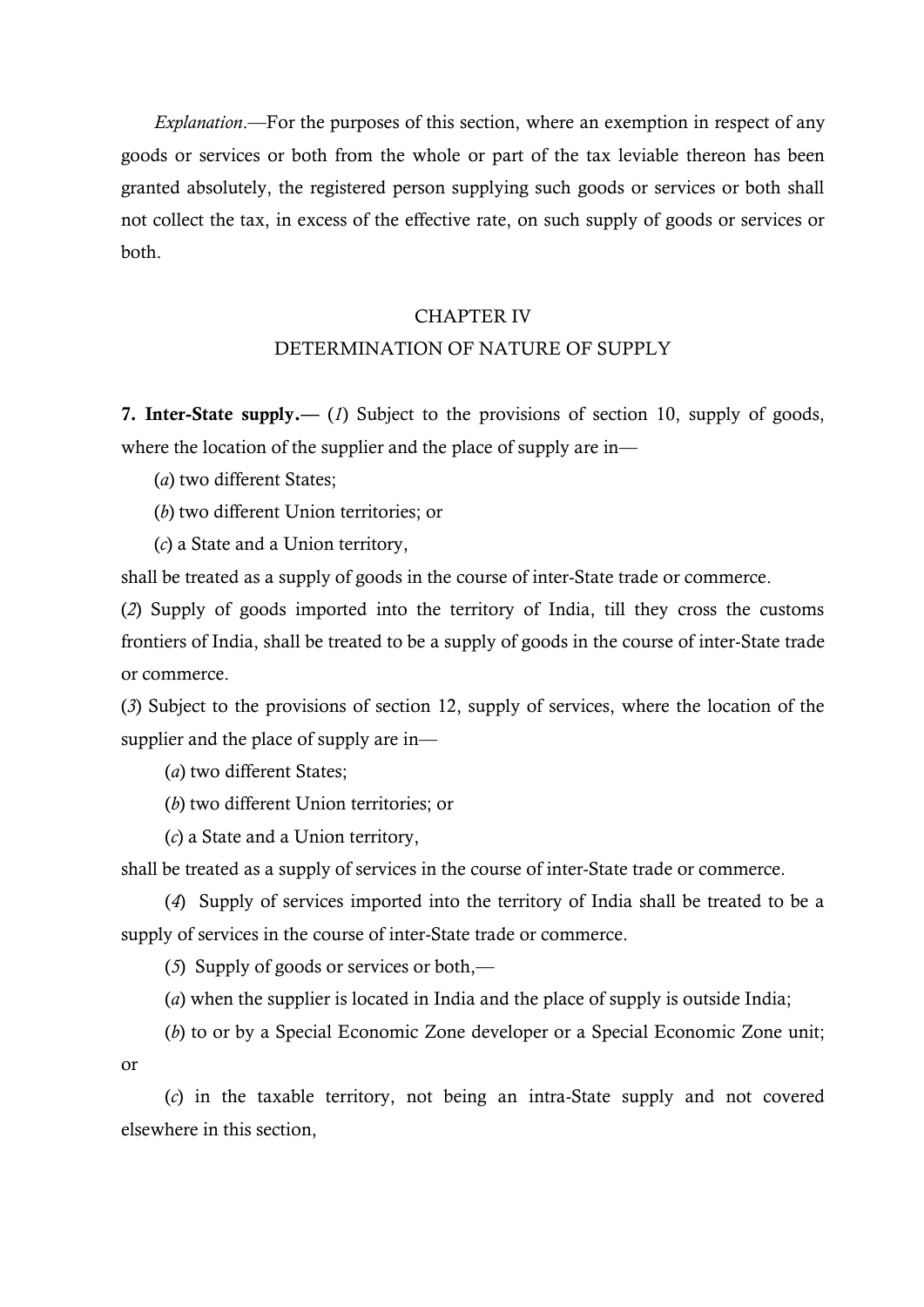shall be treated to be a supply of goods or services or both in the course of inter-State trade or commerce.

**8. Intra-State supply. —** (*1*) Subject to the provisions of section 10, supply of goods where the location of the supplier and the place of supply of goods are in the same State or same Union territory shall be treated as intra-State supply:

Provided that the following supply of goods shall not be treated as intra-State supply, namely:—

(*i*) supply of goods to or by a Special Economic Zone developer or a Special Economic Zone unit;

(*ii*) goods imported into the territory of India till they cross the customs frontiers of India; or

(*iii*) supplies made to a tourist referred to in section 15.

(*2*) Subject to the provisions of section 12, supply of services where the location of the supplier and the place of supply of services are in the same State or same Union territory shall be treated as intra-State supply:

Provided that the intra-State supply of services shall not include supply of services to or by a Special Economic Zone developer or a Special Economic Zone unit.

*Explanation* 1.—For the purposes of this Act, where a person has,—

- *(i)* an establishment in India and any other establishment outside India;
- *(ii)* an establishment in a State or Union territory and any other establishment outside that State or Union territory; or
- *(iii)* an establishment in a State or Union territory and any other establishment [\*\*\*\*\*]<sup>5</sup>registered within that State or Union territory, then such establishments shall be treated as establishments of distinct persons.

*Explanation* 2.––A person carrying on a business through a branch or an agency or a representational office in any territory shall be treated as having an establishment in that territory.

**9. Supplies in territorial waters.** — Notwithstanding anything contained in this Act,—

(*a*) where the location of the supplier is in the territorial waters, the location of such supplier; or

1

<sup>&</sup>lt;sup>5</sup> Omitted "being a business vertical" by The Integrated Goods and Services Tax (Amendment) Act, 2018 (No. 32 of 2018) – Brought into force w.e.f.  $01<sup>st</sup>$  February, 2019.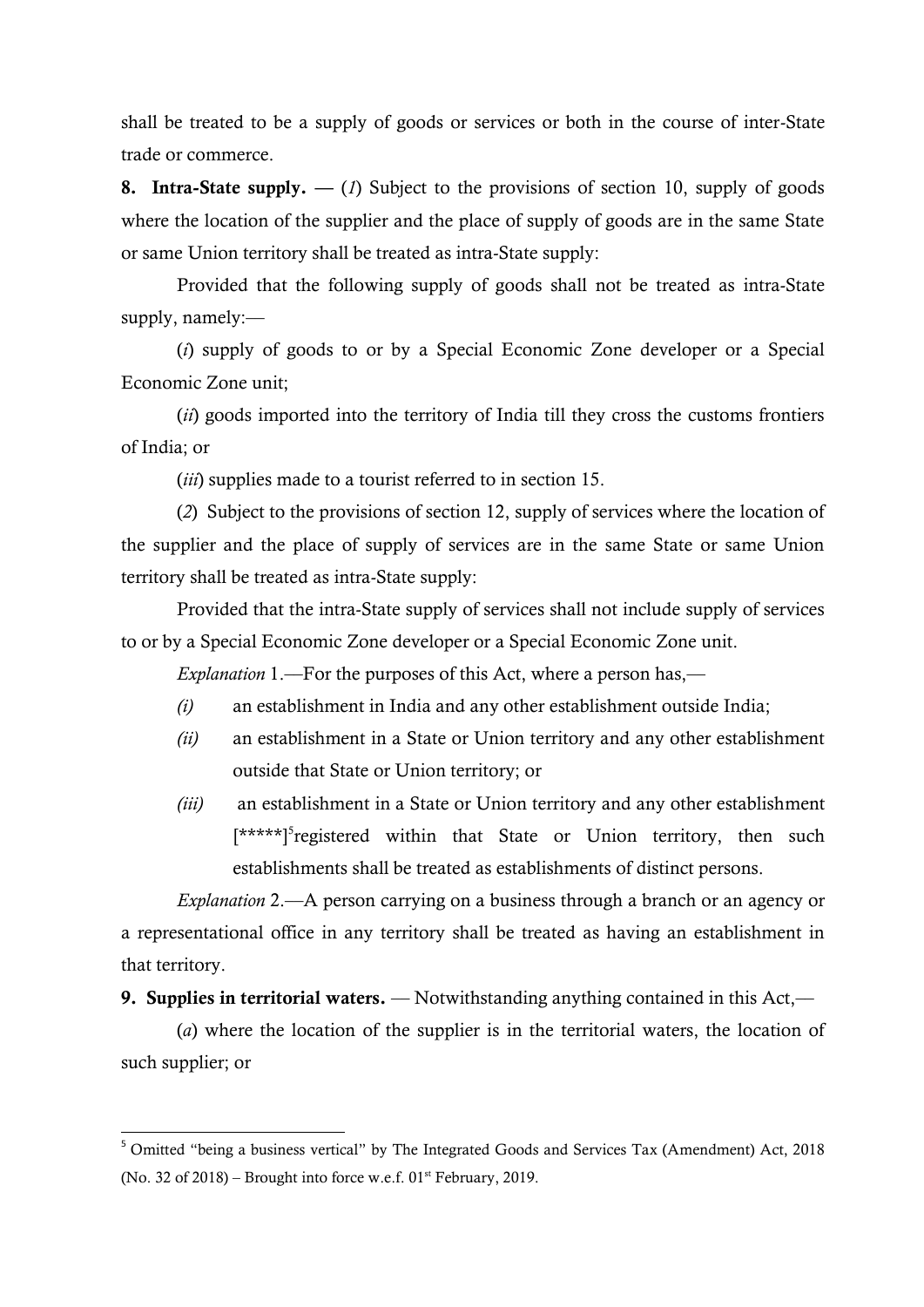(*b*) where the place of supply is in the territorial waters, the place of supply, shall, for the purposes of this Act, be deemed to be in the coastal State or Union territory where the nearest point of the appropriate baseline is located.

#### CHAPTER V

### PLACE OF SUPPLY OF GOODS OR SERVICES OR BOTH

**10. Place of supply of goods other than supply of goods imported into, or exported**  from India.—– (*1*) The place of supply of goods, other than supply of goods imported into, or exported from India, shall be as under,—

(*a*) where the supply involves movement of goods, whether by the supplier or the recipient or by any other person, the place of supply of such goods shall be the location of the goods at the time at which the movement of goods terminates for delivery to the recipient;

(*b*) where the goods are delivered by the supplier to a recipient or any other person on the direction of a third person, whether acting as an agent or otherwise, before or during movement of goods, either by way of transfer of documents of title to the goods or otherwise, it shall be deemed that the said third person has received the goods and the place of supply of such goods shall be the principal place of business of such person;

(*c*) where the supply does not involve movement of goods, whether by the supplier or the recipient, the place of supply shall be the location of such goods at the time of the delivery to the recipient;

(*d*) where the goods are assembled or installed at site, the place of supply shall be the place of such installation or assembly;

(*e*) where the goods are supplied on board a conveyance, including a vessel, an aircraft, a train or a motor vehicle, the place of supply shall be the location at which such goods are taken on board.

(*2*) Where the place of supply of goods cannot be determined, the place of supply shall be determined in such manner as may be prescribed.

**11. Place of supply of goods imported into, or exported from India.**–– The place of supply of goods,—

(*a*) imported into India shall be the location of the importer;

(*b*) exported from India shall be the location outside India.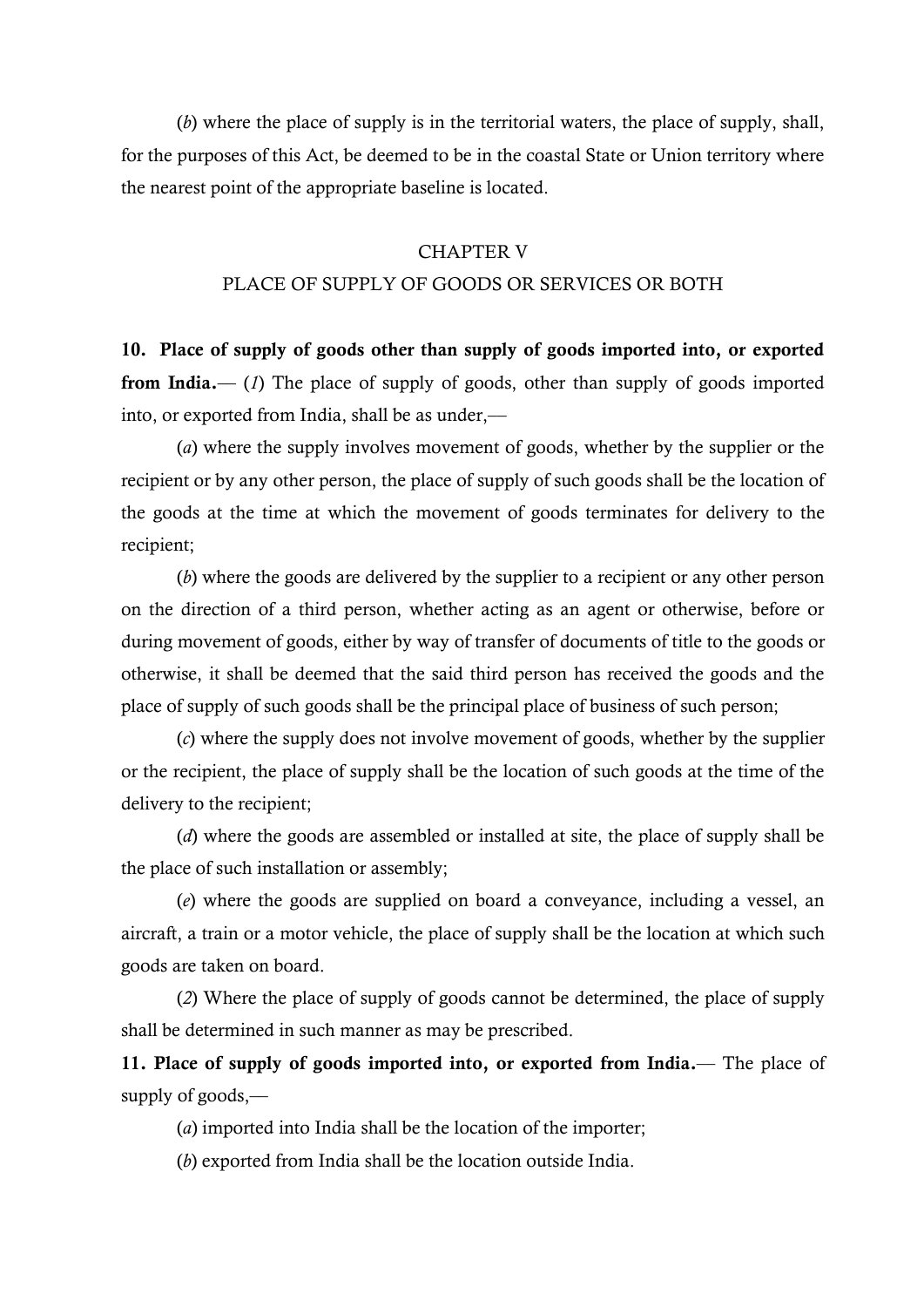### **12. Place of supply of services where location of supplier and recipient is in India.––**

(*1*) The provisions of this section shall apply to determine the place of supply of services where the location of supplier of services and the location of the recipient of services is in India.

(*2*) The place of supply of services, except the services specified in sub-sections (*3*) to (*14*),––

(*a*) made to a registered person shall be the location of such person;

(*b*) made to any person other than a registered person shall be,––

(*i*) the location of the recipient where the address on record exists; and

(*ii*) the location of the supplier of services in other cases.

(*3*) The place of supply of services,––

(*a*) directly in relation to an immovable property, including services provided by architects, interior decorators, surveyors, engineers and other related experts or estate agents, any service provided by way of grant of rights to use immovable property or for carrying out or co-ordination of construction work; or

(*b*) by way of lodging accommodation by a hotel, inn, guest house, home stay, club or campsite, by whatever name called, and including a house boat or any other vessel; or

(*c*) by way of accommodation in any immovable property for organising any marriage or reception or matters related thereto, official, social, cultural, religious or business function including services provided in relation to such function at such property; or

(*d*) any services ancillary to the services referred to in clauses (*a*), (*b*) and (*c*), shall be the location at which the immovable property or boat or vessel, as the case may be, is located or intended to be located:

Provided that if the location of the immovable property or boat or vessel is located or intended to be located outside India, the place of supply shall be the location of the recipient.

*Explanation.––*Where the immovable property or boat or vessel is located in more than one State or Union territory, the supply of services shall be treated as made in each of the respective States or Union territories, in proportion to the value for services separately collected or determined in terms of the contract or agreement entered into in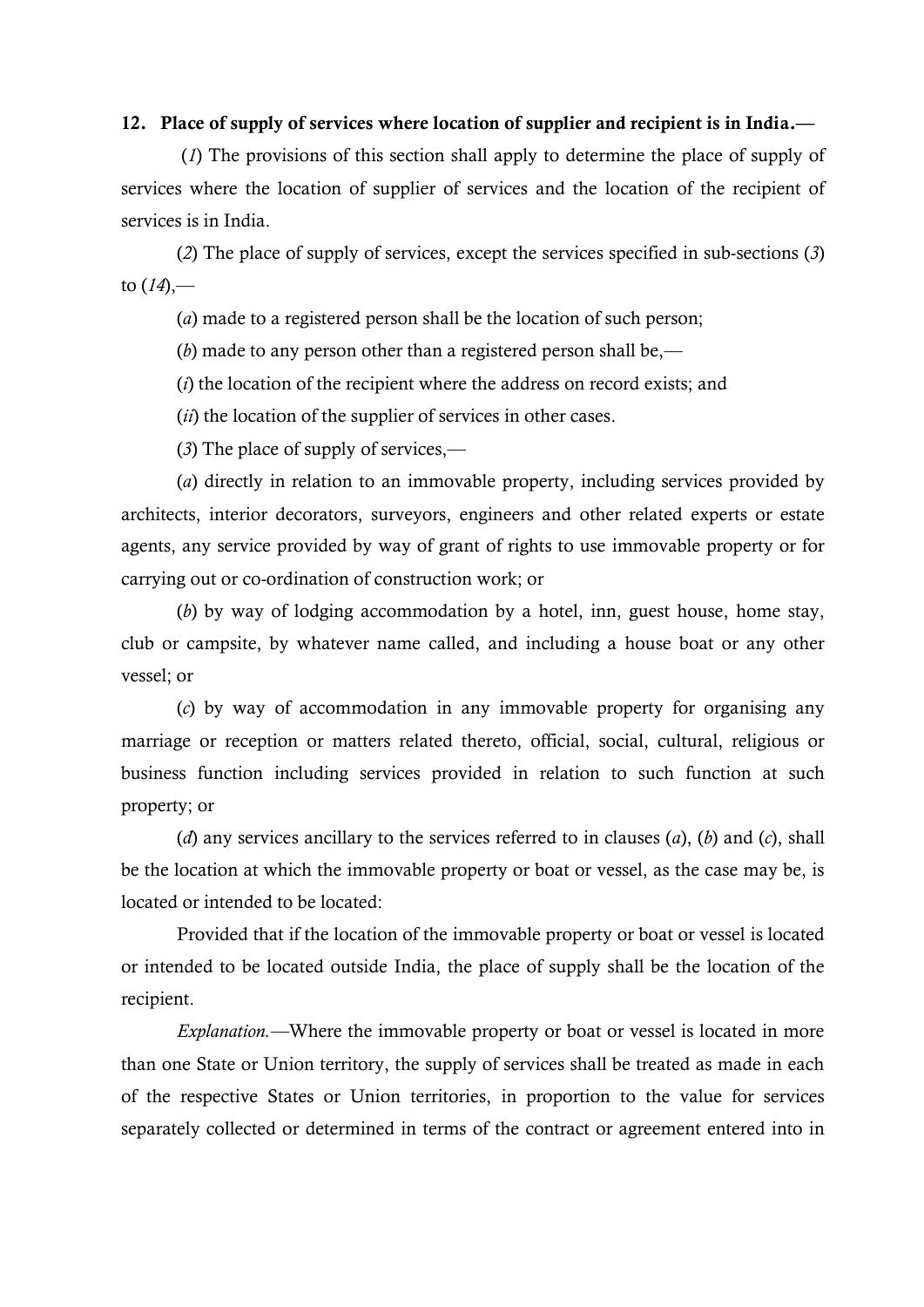this regard or, in the absence of such contract or agreement, on such other basis as may be prescribed.

(*4*) The place of supply of restaurant and catering services, personal grooming, fitness, beauty treatment, health service including cosmetic and plastic surgery shall be the location where the services are actually performed.

(*5*) The place of supply of services in relation to training and performance appraisal to,––

(*a*) a registered person, shall be the location of such person;

(*b*) a person other than a registered person, shall be the location where the services are actually performed.

(*6*) The place of supply of services provided by way of admission to a cultural, artistic, sporting, scientific, educational, entertainment event or amusement park or any other place and services ancillary thereto, shall be the place where the event is actually held or where the park or such other place is located.

(*7*) The place of supply of services provided by way of,—

(*a*) organisation of a cultural, artistic, sporting, scientific, educational or entertainment event including supply of services in relation to a conference, fair, exhibition, celebration or similar events; or

(*b*) services ancillary to organisation of any of the events or services referred to in clause  $(a)$ , or assigning of sponsorship to such events,—

(*i*) to a registered person, shall be the location of such person;

(*ii*) to a person other than a registered person, shall be the place where the event is actually held and if the event is held outside India, the place of supply shall be the location of the recipient.

*Explanation.*––Where the event is held in more than one State or Union territory and a consolidated amount is charged for supply of services relating to such event, the place of supply of such services shall be taken as being in each of the respective States or Union territories in proportion to the value for services separately collected or determined in terms of the contract or agreement entered into in this regard or, in the absence of such contract or agreement, on such other basis as may be prescribed.

(*8*) The place of supply of services by way of transportation of goods, including by mail or courier to.—

(*a*) a registered person, shall be the location of such person;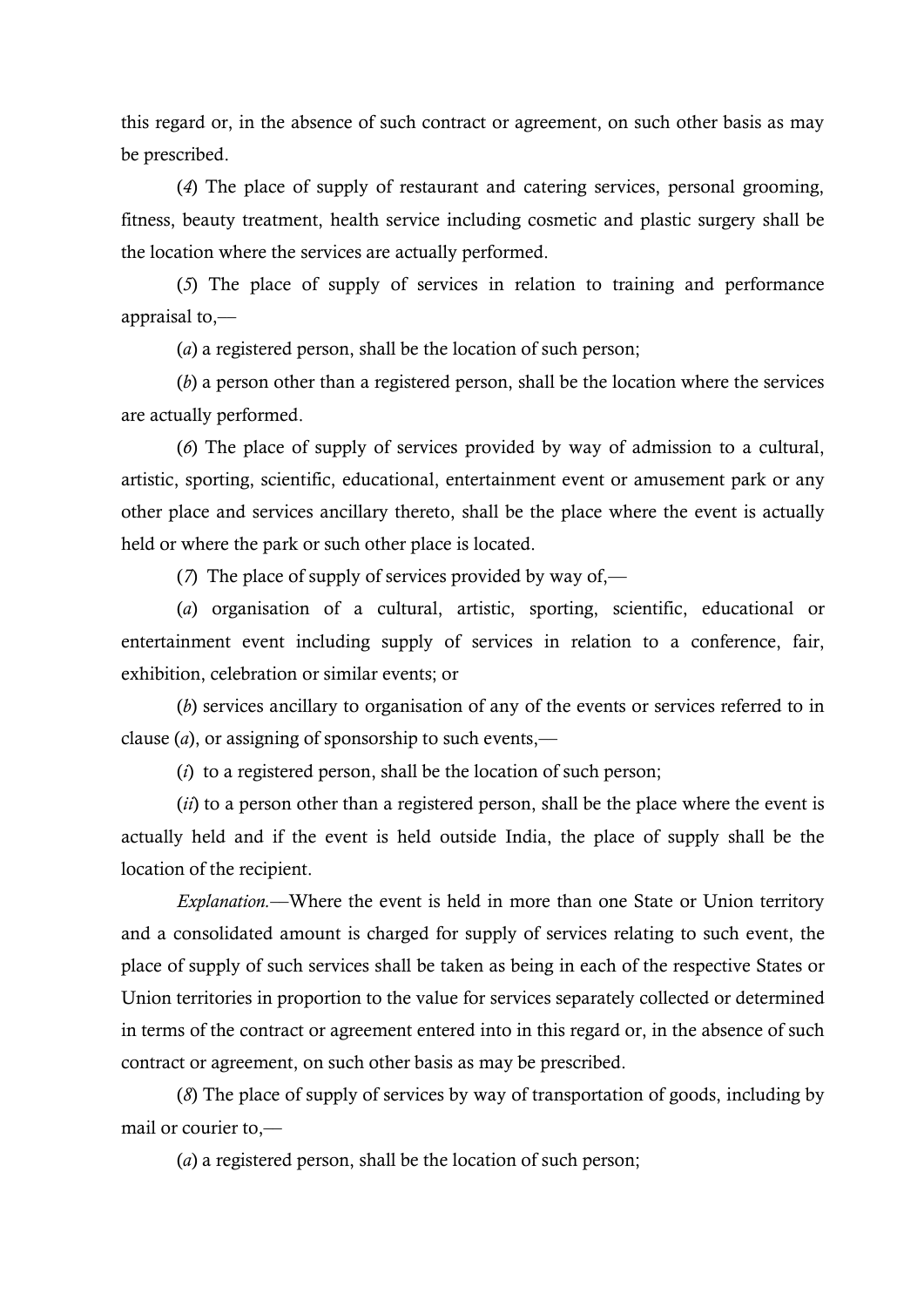(*b*) a person other than a registered person, shall be the location at which such goods are handed over for their transportation.

[Provided that where the transportation of goods is to a place outside India, the place of supply shall be the place of destination of such goods.]<sup>6</sup>

(*9*) The place of supply of passenger transportation service to,—

(*a*) a registered person, shall be the location of such person;

(*b*) a person other than a registered person, shall be the place where the passenger embarks on the conveyance for a continuous journey:

Provided that where the right to passage is given for future use and the point of embarkation is not known at the time of issue of right to passage, the place of supply of such service shall be determined in accordance with the provisions of sub-section (*2*).

*Explanation*.—For the purposes of this sub-section, the return journey shall be treated as a separate journey, even if the right to passage for onward and return journey is issued at the same time.

(*10*) The place of supply of services on board a conveyance, including a vessel, an aircraft, a train or a motor vehicle, shall be the location of the first scheduled point of departure of that conveyance for the journey.

(*11*) The place of supply of telecommunication services including data transfer, broadcasting, cable and direct to home television services to any person shall,—

(*a*) in case of services by way of fixed telecommunication line, leased circuits, internet leased circuit, cable or dish antenna, be the location where the telecommunication line, leased circuit or cable connection or dish antenna is installed for receipt of services;

(*b*) in case of mobile connection for telecommunication and internet services provided on post-paid basis, be the location of billing address of the recipient of services on the record of the supplier of services;

(*c*) in cases where mobile connection for telecommunication, internet service and direct to home television services are provided on pre-payment basis through a voucher or any other means,—

1

<sup>&</sup>lt;sup>6</sup> Inserted by The Integrated Goods and Services Tax (Amendment) Act, 2018 (No. 32 of 2018) – Brought into force w.e.f. 01<sup>st</sup> February, 2019.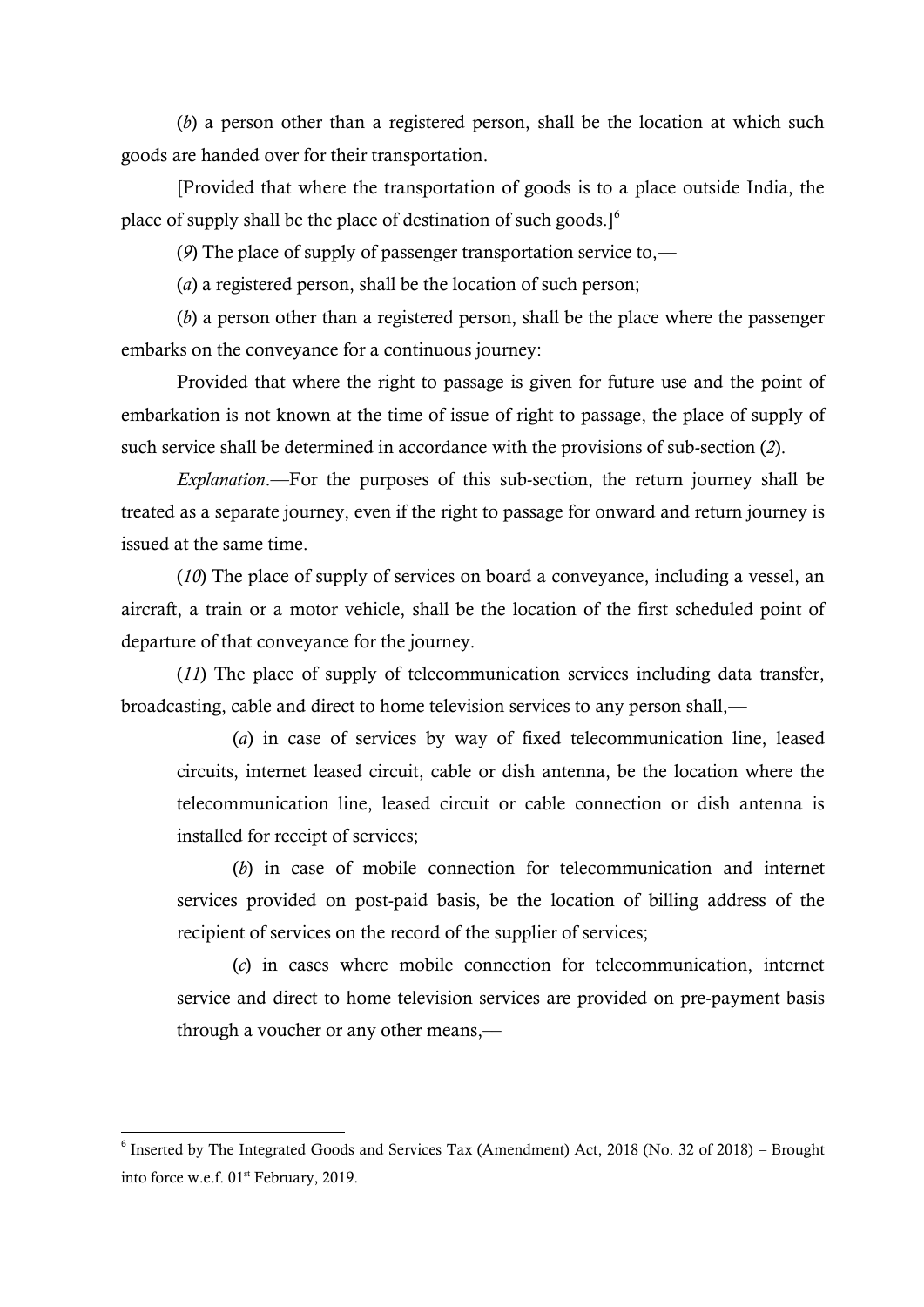(*i*) through a selling agent or a re-seller or a distributor of subscriber identity module card or re-charge voucher, be the address of the selling agent or re-seller or distributor as per the record of the supplier at the time of supply; or

(*ii*) by any person to the final subscriber, be the location where such prepayment is received or such vouchers are sold;

(*d*) in other cases, be the address of the recipient as per the records of the supplier of services and where such address is not available, the place of supply shall be location of the supplier of services:

Provided that where the address of the recipient as per the records of the supplier of services is not available, the place of supply shall be location of the supplier of services:

Provided further that if such pre-paid service is availed or the recharge is made through internet banking or other electronic mode of payment, the location of the recipient of services on the record of the supplier of services shall be the place of supply of such services.

*Explanation.––*Where the leased circuit is installed in more than one State or Union territory and a consolidated amount is charged for supply of services relating to such circuit,the place of supply of such services shall be taken as being in each of the respective States or Union territories in proportion to the value for services separately collected or determined in terms of the contract or agreement entered into in this regard or, in the absence of such contract or agreement, on such other basis as may be prescribed.

(*12*) The place of supply of banking and other financial services, including stock broking services to any person shall be the location of the recipient of services on the records of the supplier of services:

Provided that if the location of recipient of services is not on the records of the supplier, the place of supply shall be the location of the supplier of services.

(*13*) The place of supply of insurance services shall,––

(*a*) to a registered person, be the location of such person;

(*b*) to a person other than a registered person, be the location of the recipient of services on the records of the supplier of services.

(*14*) The place of supply of advertisement services to the Central Government, a State Government, a statutory body or a local authority meant for the States or Union territories identified in the contract or agreement shall be taken as being in each of such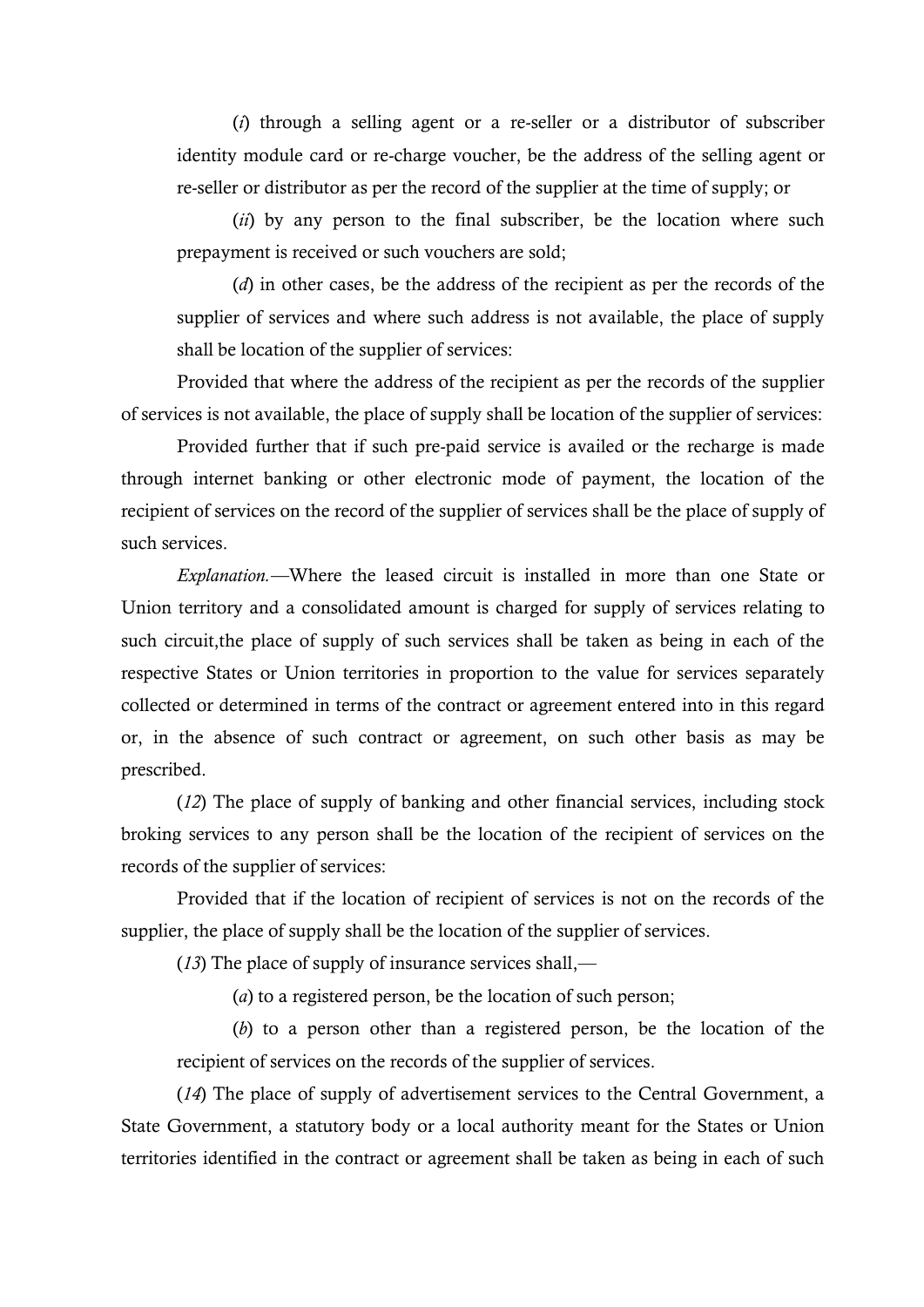States or Union territories and the value of such supplies specific to each State or Union territory shall be in proportion to the amount attributable to services provided by way of dissemination in the respective States or Union territories as may be determined in terms of the contract or agreement entered into in this regard or, in the absence of such contract or agreement, on such other basis as may be prescribed.

**13. Place of supply of services where location of supplier or location of recipient is outside India.**—— (*1*) The provisions of this section shall apply to determine the place of supply of services where the location of the supplier of services or the location of the recipient of services is outside India.

(*2*) The place of supply of services except the services specified in sub-sections (*3*) to (*13*) shall be the location of the recipient of services:

Provided that where the location of the recipient of services is not available in the ordinary course of business, the place of supply shall be the location of the supplier of services.

(*3*) The place of supply of the following services shall be the location where the services are actually performed, namely:—

(*a*) services supplied in respect of goods which are required to be made physically available by the recipient of services to the supplier of services, or to a person acting on behalf of the supplier of services in order to provide the services:

Provided that when such services are provided from a remote location by way of electronic means, the place of supply shall be the location where goods are situated at the time of supply of services:

[Provided further that nothing contained in this clause shall apply in the case of services supplied in respect of goods which are temporarily imported into India for repairs or for any other treatment or process and are exported after such repairs or treatment or process without being put to any use in India, other than that which is required for such repairs or treatment or process; $]^{7}$ 

 $\overline{a}$ 

 $<sup>7</sup>$  Substituted for "Provided further that nothing contained in this clause shall apply in the case of services</sup> supplied in respect of goods which are temporarily imported into India for repairs and are exported after repairs without being put to any other use in India, than that which is required for such repairs;" by The Integrated Goods and Services Tax (Amendment) Act, 2018 (No. 32 of 2018) – Brought into force w.e.f. 01st February, 2019.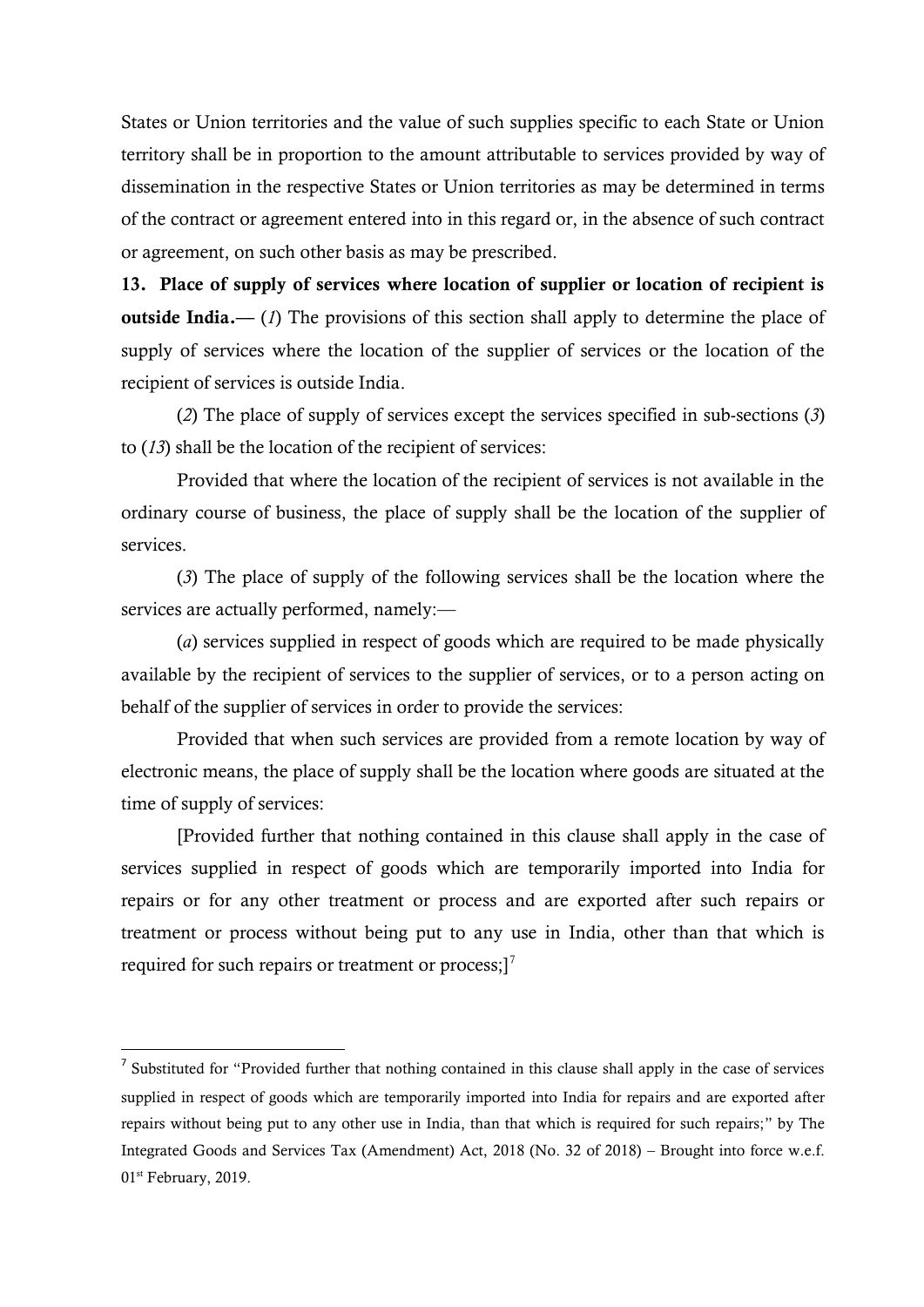(*b*) services supplied to an individual, represented either as the recipient of services or a person acting on behalf of the recipient, which require the physical presence of the recipient or the person acting on his behalf, with the supplier for the supply of services.

(*4*) The place of supply of services supplied directly in relation to an immovable property, including services supplied in this regard by experts and estate agents, supply of accommodation by a hotel, inn, guest house, club or campsite, by whatever name called, grant of rights to use immovable property, services for carrying out or co-ordination of construction work, including that of architects or interior decorators, shall be the place where the immovable property is located or intended to be located.

(*5*) The place of supply of services supplied by way of admission to, or organisation of a cultural, artistic, sporting, scientific, educational or entertainment event, or a celebration, conference, fair, exhibition or similar events, and of services ancillary to such admission or organisation, shall be the place where the event is actually held.

(*6*) Where any services referred to in sub-section (*3*) or sub-section (*4*) or subsection (*5*) is supplied at more than one location, including a location in the taxable territory, its place of supply shall be the location in the taxable territory.

(*7*) Where the services referred to in sub-section (*3*) or sub-section (*4*) or subsection (*5*) are supplied in more than one State or Union territory, the place of supply of such services shall be taken as being in each of the respective States or Union territories and the value of such supplies specific to each State or Union territory shall be in proportion to the value for services separately collected or determined in terms of the contract or agreement entered into in this regard or, in the absence of such contract or agreement, on such other basis as may be prescribed.

(*8*) The place of supply of the following services shall be the location of the supplier of services, namely:—

(*a*) services supplied by a banking company, or a financial institution, or a nonbanking financial company, to account holders;

(*b*) intermediary services;

(*c*) services consisting of hiring of means of transport, including yachts but excluding aircrafts and vessels, up to a period of one month.

*Explanation.*— For the purposes of this sub-section, the expression,—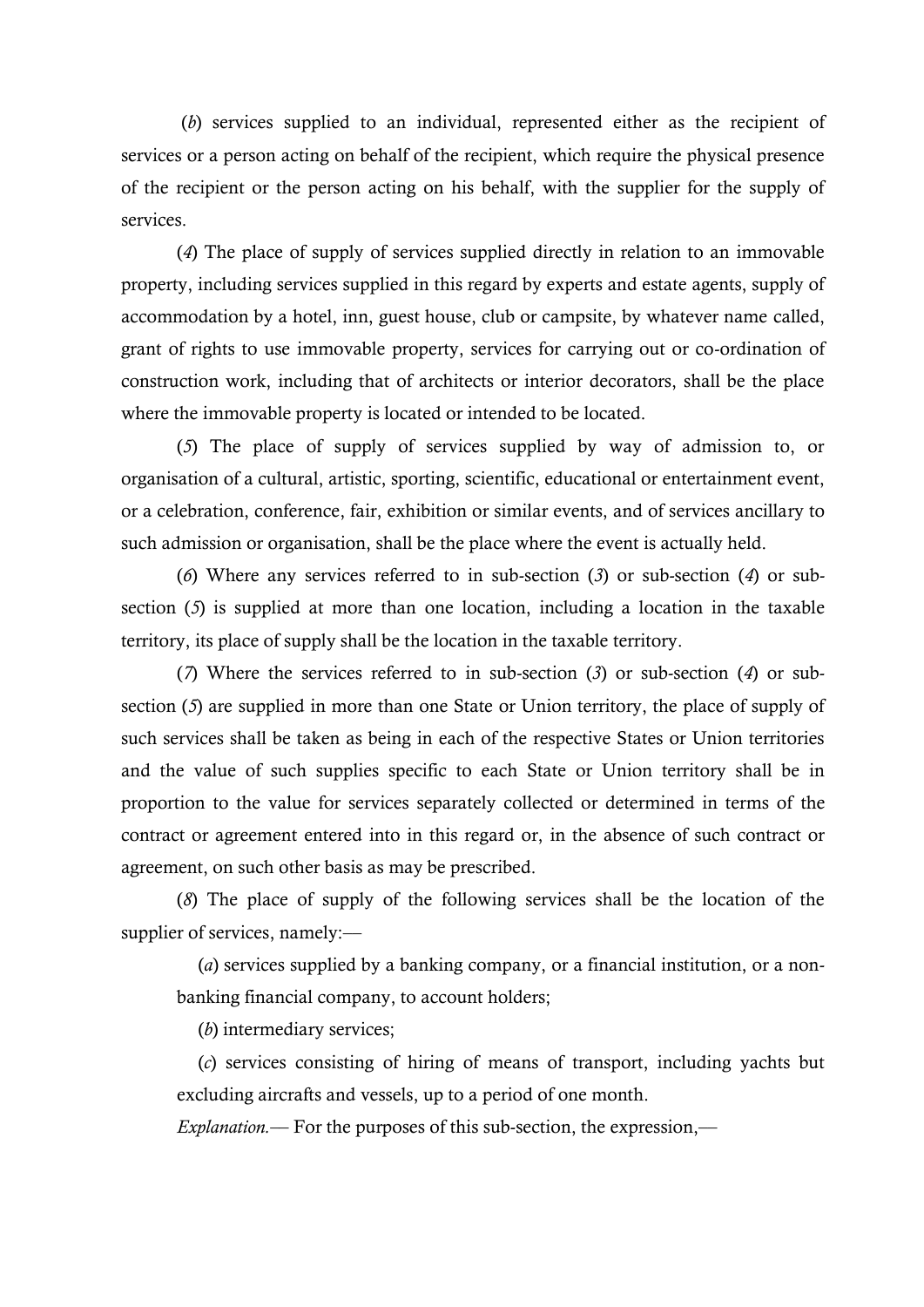(*a*) "account" means an account bearing interest to the depositor, and includes a non-resident external account and a non-resident ordinary account;

(b) "banking company" shall have the same meaning as assigned to it under clause (*a*) of section 45A of the Reserve Bank of India Act, 1934;

(*c*) "financial institution" shall have the same meaning as assigned to it in clause (*c*) of section 45-I of the Reserve Bank of India Act, 1934;

(*d*) "non-banking financial company" means,—

(*i*) a financial institution which is a company;

(*ii*) a non-banking institution which is a company and which has as its principal business the receiving of deposits, under any scheme or arrangement or in any other manner, or lending in any manner; or

(*iii*) such other non-banking institution or class of such institutions, as the Reserve Bank of India may, with the previous approval of the Central Government and by notification in the Official Gazette, specify.

(*9*) The place of supply of services of transportation of goods, other than by way of mail or courier, shall be the place of destination of such goods.

(*10*) The place of supply in respect of passenger transportation services shall be the place where the passenger embarks on the conveyance for a continuous journey.

(*11*) The place of supply of services provided on board a conveyance during the course of a passenger transport operation, including services intended to be wholly or substantially consumed while on board, shall be the first scheduled point of departure of that conveyance for the journey.

(*12*) The place of supply of online information and database access or retrieval services shall be the location of the recipient of services.

*Explanation*.––For the purposes of this sub-section, person receiving such services shall be deemed to be located in the taxable territory, if any two of the following noncontradictory conditions are satisfied, namely:––

(*a*) the location of address presented by the recipient of services through internet is in the taxable territory;

(*b*) the credit card or debit card or store value card or charge card or smart card or any other card by which the recipient of services settles payment has been issued in the taxable territory;

(*c*) the billing address of the recipient of services is in the taxable territory;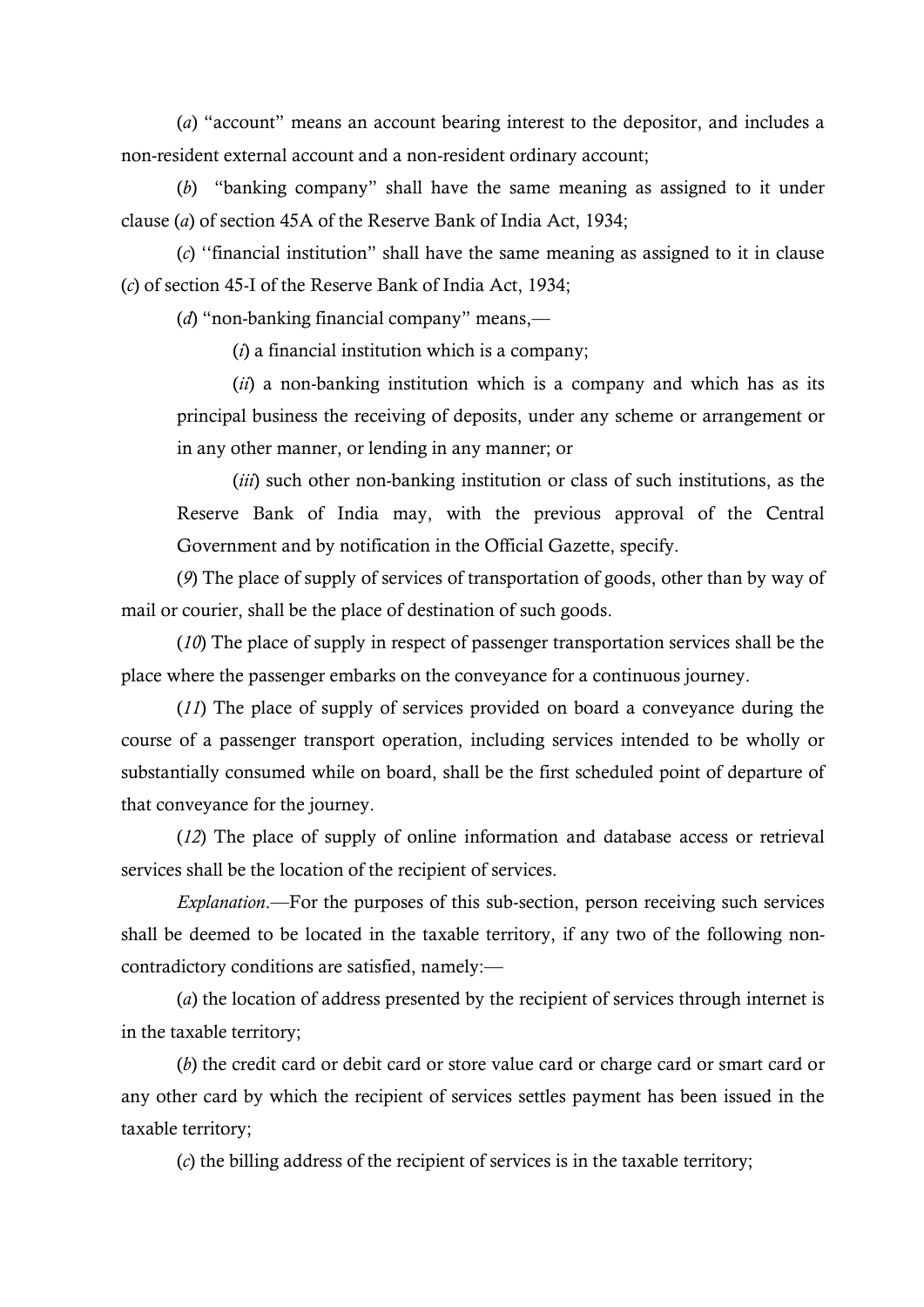(*d*) the internet protocol address of the device used by the recipient of services is in the taxable territory;

(*e*) the bank of the recipient of services in which the account used for payment is maintained is in the taxable territory;

(*f*) the country code of the subscriber identity module card used by the recipient of services is of taxable territory;

(*g*) the location of the fixed land line through which the service is received by the recipient is in the taxable territory.

(*13*) In order to prevent double taxation or non-taxation of the supply of a service, or for the uniform application of rules, the Government shall have the power to notify any description of services or circumstances in which the place of supply shall be the place of effective use and enjoyment of a service.

**14. Special provision for payment of tax by a supplier of online information and database access or retrieval services.**—– (*1*) On supply of online information and database access or retrieval services byany person located in a non-taxable territory and received by a non-taxable online recipient, the supplier of services located in a nontaxable territory shall be the person liable for paying integrated tax on such supply of services:

Provided that in the case of supply of online information and database access or retrieval services by any person located in a non-taxable territory and received by a nontaxable online recipient, an intermediary located in the non-taxable territory, who arranges or facilitates the supply of such services, shall be deemed to be the recipient of such services from the supplier of services in non-taxable territory and supplying such services to the non-taxable online recipient except when such intermediary satisfies the following conditions, namely:—

(*a*) the invoice or customer's bill or receipt issued or made available by such intermediary taking part in the supply clearly identifies the service in question and its supplier in non-taxable territory;

(*b*) the intermediary involved in the supply does not authorise the charge to the customer or take part in its charge which is that the intermediary neither collects or processes payment in any manner nor is responsible for the payment between the nontaxable online recipient and the supplier of such services;

(*c*) the intermediary involved in the supply does not authorise delivery; and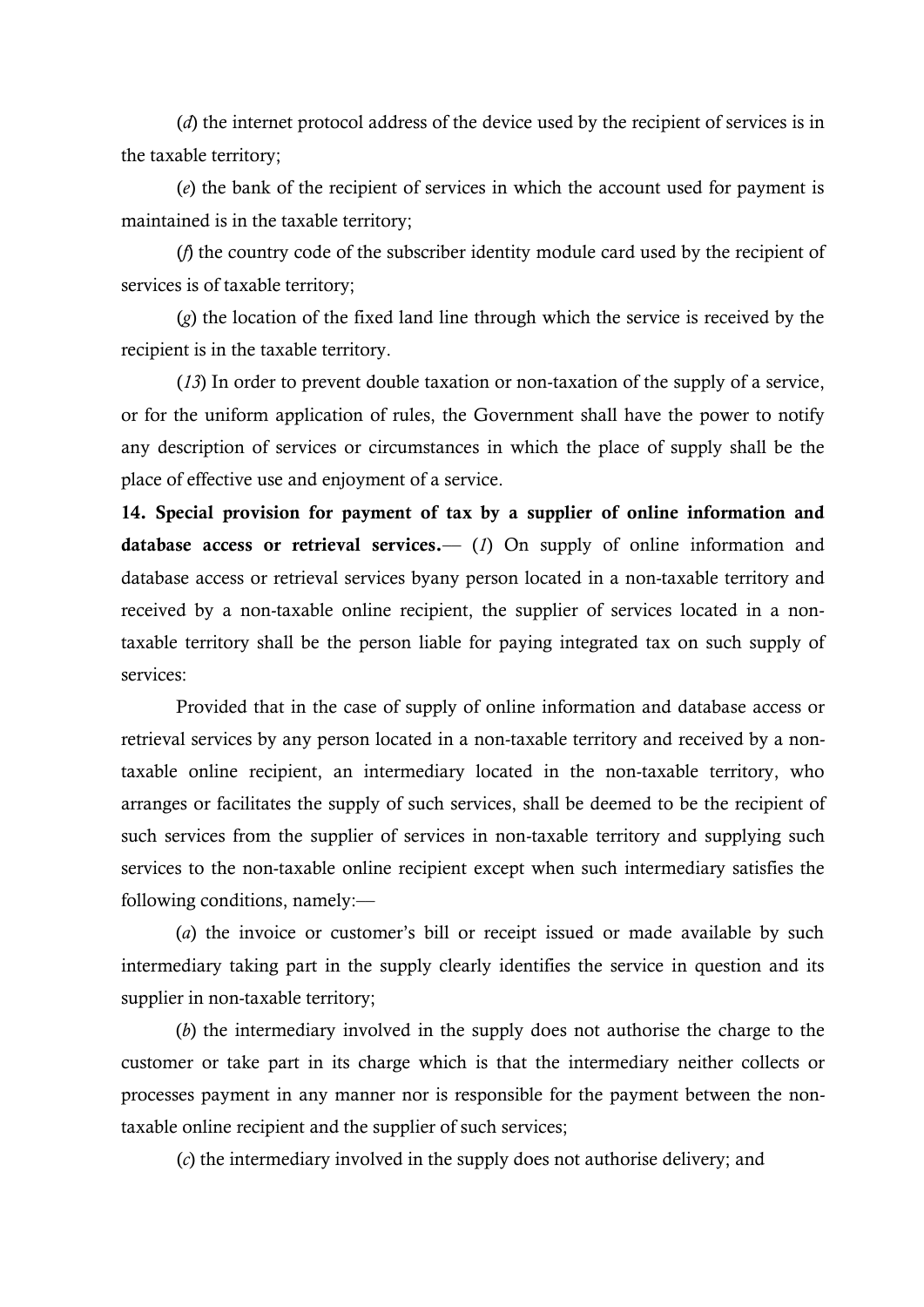(*d*) the general terms and conditions of the supply are not set by the intermediary involved in the supply but by the supplier of services.

(*2*) The supplier of online information and database access or retrieval services referred to in sub-section (*1*) shall, for payment of integrated tax, take a single registration under the Simplified Registration Scheme to be notified by the Government:

Provided that any person located in the taxable territory representing such supplier for any purpose in the taxable territory shall get registered and pay integrated tax on behalf of the supplier:

Provided further that if such supplier does not have a physical presence or does not have a representative for any purpose in the taxable territory, he may appoint a person in the taxable territory for the purpose of paying integrated tax and such person shall be liable for payment of such tax.

#### CHAPTER VI

## REFUND OF INTEGRATED TAX TO INTERNATIONAL TOURIST

**15. Refund of integrated tax paid on supply of goods to tourist leaving India.––**The integrated tax paid by tourist leaving India on any supply of goods taken out of India by him shall be refunded in such manner and subject to such conditions and safeguards as may be prescribed.

*Explanation.*—For the purposes of this section, the term "tourist" means a person not normally resident in India, who enters India for a stay of not more than six months for legitimate non-immigrant purposes.

## CHAPTER VII ZERO RATED SUPPLY

**16. Zero rated supply.**—— (*1*) "zero rated supply" means any of the following supplies of goods or services or both, namely:––

(*a*) export of goods or services or both; or

(*b*) supply of goods or services or both to a Special Economic Zone developer or a Special Economic Zone unit.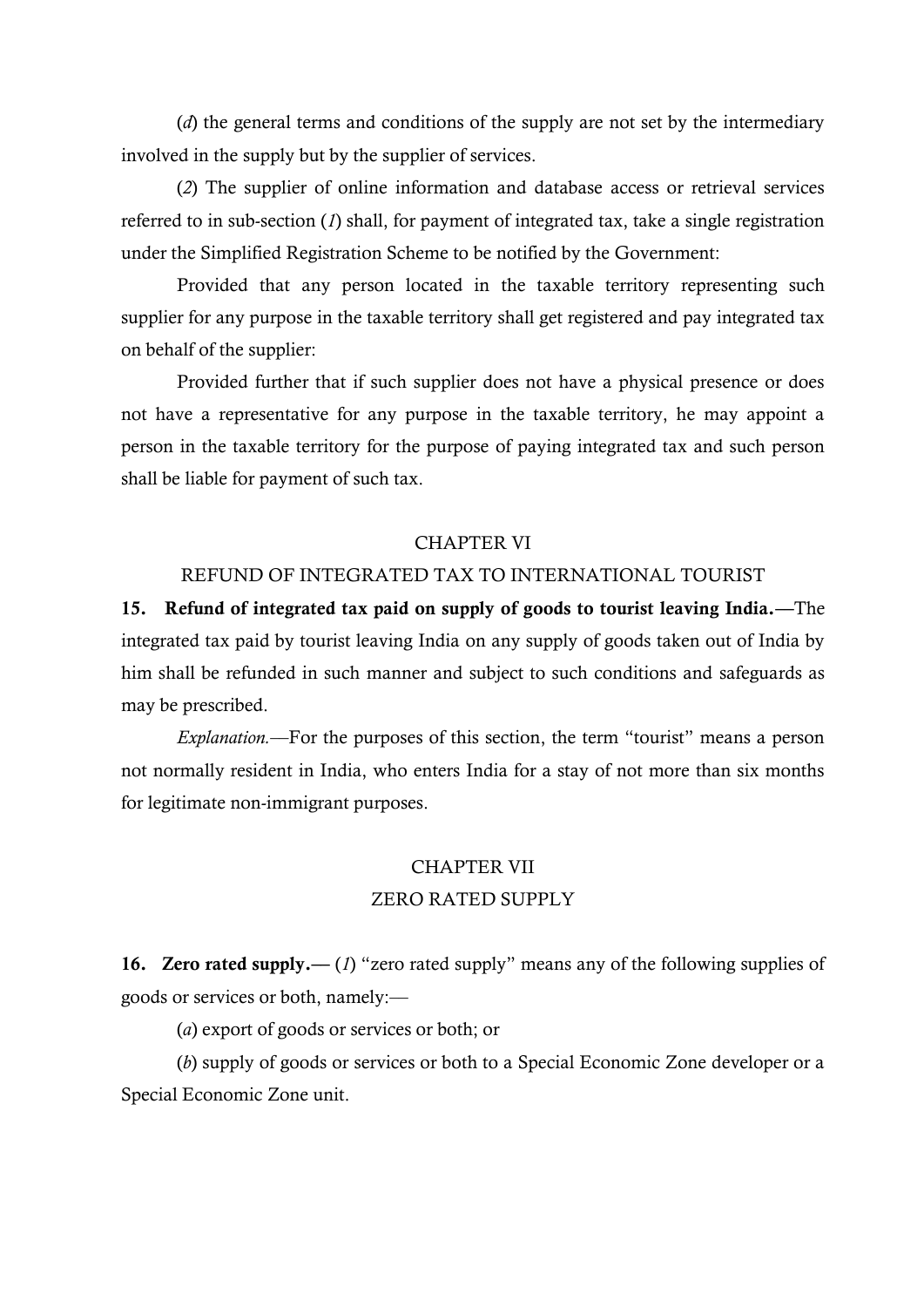(*2*) Subject to the provisions of sub-section (*5*) of section 17 of the Central Goods and Services Tax Act, credit of input tax may be availed for making zero-rated supplies, notwithstanding that such supply may be an exempt supply.

(*3*) A registered person making zero rated supply shall be eligible to claim refund under either of the following options, namely: $\leftarrow$ 

(*a*) he may supply goods or services or both under bond or Letter of Undertaking, subject to such conditions, safeguards and procedure as may be prescribed, without payment of integrated tax and claim refund of unutilised input tax credit; or

(*b*) he may supply goods or services or both, subject to such conditions, safeguards and procedure as may be prescribed, on payment of integrated tax and claim refund of such tax paid on goods or services or both supplied, in accordance with the provisions of section 54 of the Central Goods and Services Tax Actor the rules made thereunder.

#### CHAPTER VIII

## APPORTIONMENT OF TAX AND SETTLEMENT OF FUNDS

**17. Apportionment of tax and settlement of funds.— (***1***) Out of the integrated tax paid** to the Central Government.-

(*a*) in respect of inter-State supply of goods or services or both to an unregistered person or to a registered person paying tax under section 10 of the Central Goods and Services Tax Act;

(*b*) in respect of inter-State supply of goods or services or both where the registered person is not eligible for input tax credit;

(*c*) in respect of inter-State supply of goods or services or both made in a financial year to a registered person, where he does not avail of the input tax credit within the specified period and thus remains in the integrated tax account after expiryof the due date for furnishing of annual return for such year in which the supply was made;

(*d*) in respect of import of goods or services or both by an unregistered person or by a registered person paying tax under section 10 of the Central Goods and Services Tax Act;

(*e*) in respect of import of goods or services or both where the registered person is not eligible for input tax credit;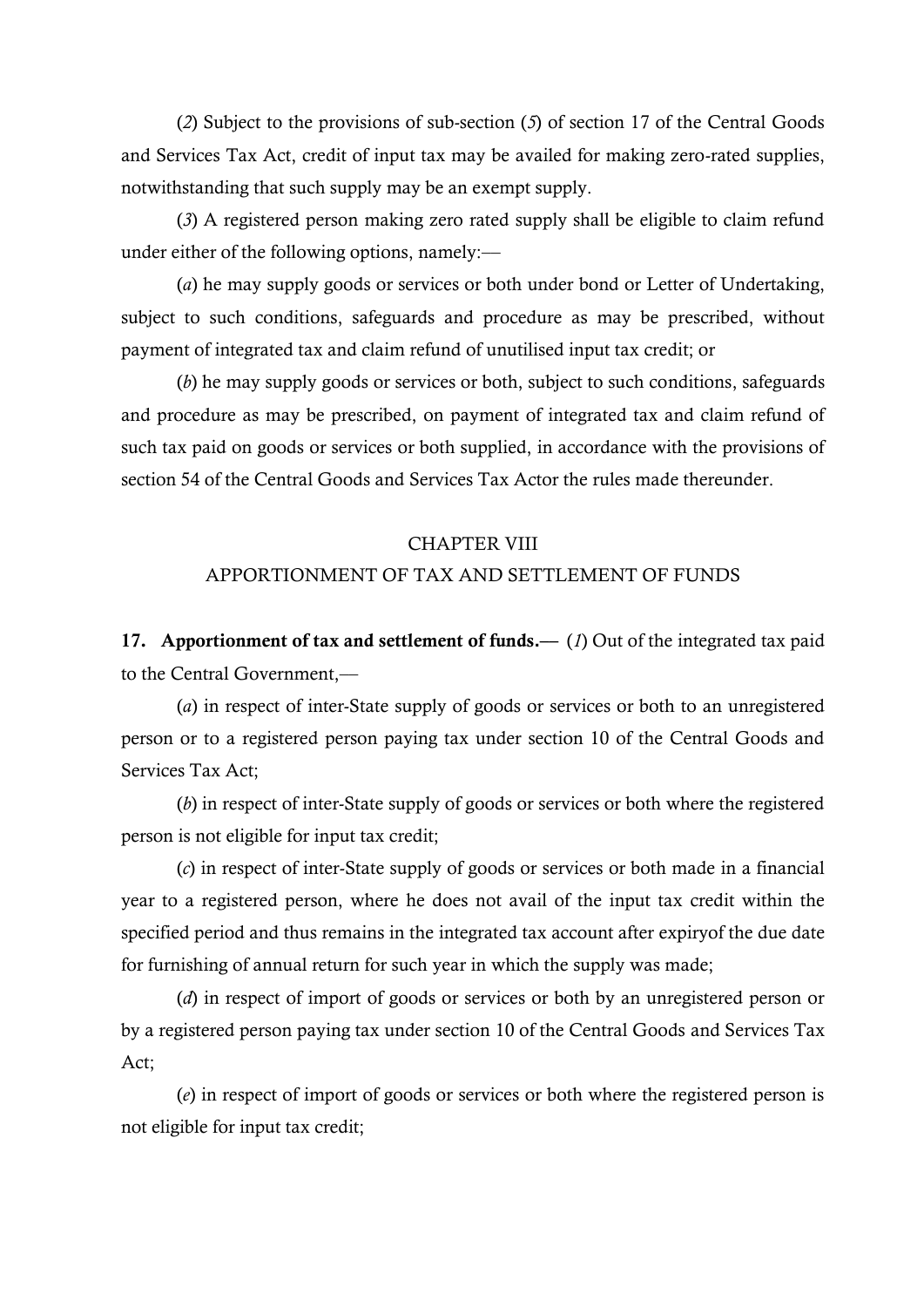(*f*) in respect of import of goods or services or both made in a financial year by a registered person, where he does not avail of the said credit within the specified period and thus remains in the integrated tax account after expiry of the due date for furnishing of annual return for such year in which the supply was received,

the amount of tax calculated at the rate equivalent to the central tax on similar intra-State supply shall be apportioned to the Central Government.

(*2*) The balance amount of integrated tax remaining in the integrated tax account in respect of the supply for which an apportionment to the Central Government has been done under sub-section (*1*) shall be apportioned to the,––

(*a*) State where such supply takes place; and

(*b*) Central Government where such supply takes place in a Union territory:

Provided that where the place of such supply made by any taxable person cannot be determined separately, the said balance amount shall be apportioned to,—

(*a*) each of the States; and

1

(*b*) Central Government in relation to Union territories,

in proportion to the total supplies made by such taxable person to each of such States or Union territories, as the case may be, in a financial year:

Provided further that where the taxable person making such supplies is not identifiable, the said balance amount shall be apportioned to all States and the Central Government in proportion to the amount collected as State tax or, as the case may be, Union territory tax, by the respective State or, as the case may be, by the Central Government during the immediately preceding financial year.

 $[(2A)$ . The amount not apportioned under sub-section (*1*) and sub-section (*2*) may, for the time being, on the recommendations of the Council, be apportioned at the rate of fifty per cent. to the Central Government and fifty per cent. to the State Governments or the Union territories, as the case may be, on *ad hoc* basis and shall be adjusted against the amount apportioned under the said sub-sections. $]^{8}$ 

(*3*) The provisions of sub-sections (*1*) and (*2*) relating to apportionment of integrated tax shall, *mutatis mutandis,* apply to the apportionment of interest, penalty and compounding amount realised in connection with the tax so apportioned.

<sup>&</sup>lt;sup>8</sup> Inserted by The Integrated Goods and Services Tax (Amendment) Act, 2018 (No. 32 of 2018) – Brought into force w.e.f. 01<sup>st</sup> February, 2019.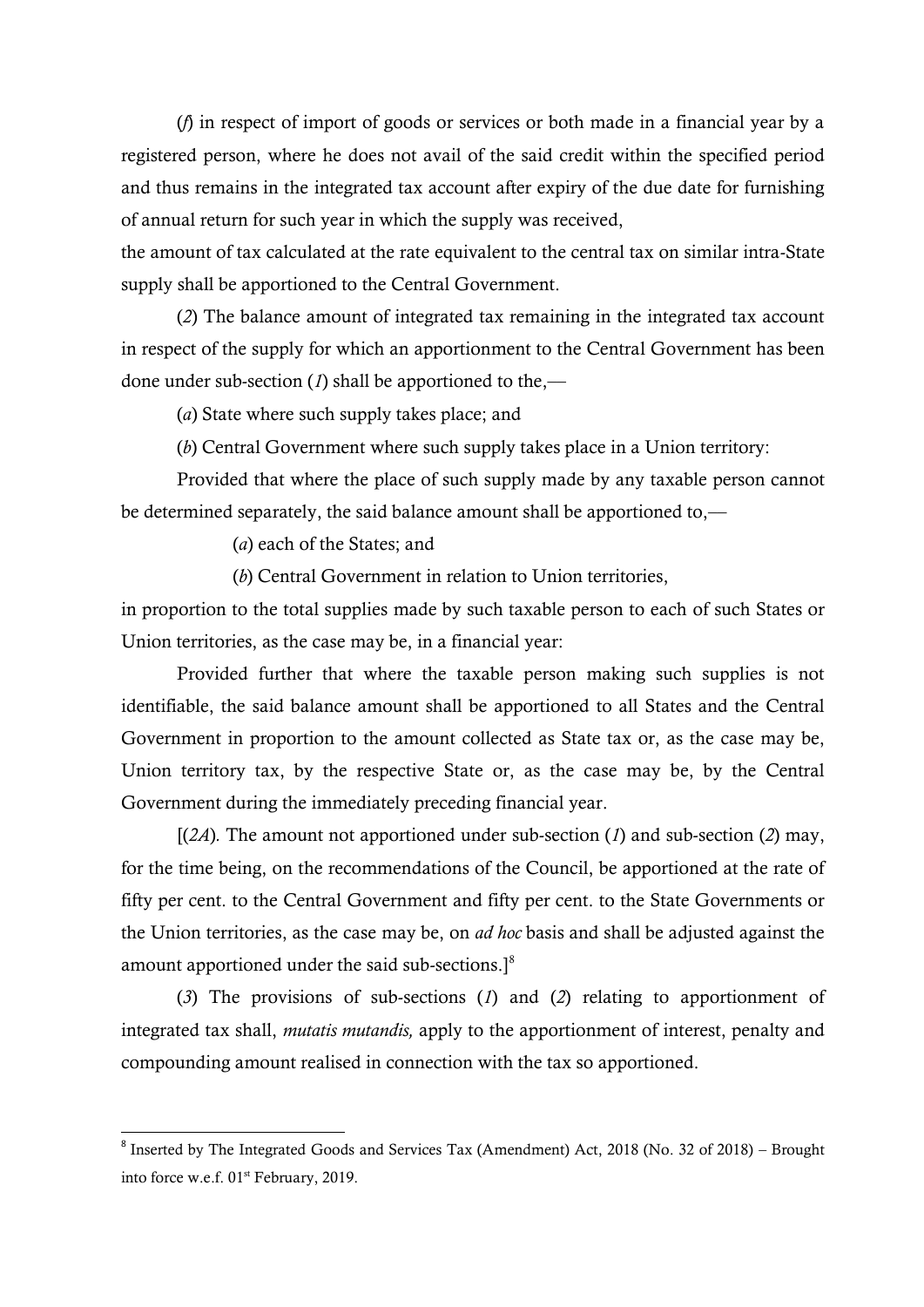(*4*) Where an amount has been apportioned to the Central Government or a State Government under sub-section (*1*) or sub-section (*2*) or sub-section (*3*), the amount collected as integrated tax shall stand reduced by an amount equal to the amount so apportioned andthe Central Government shall transfer to the central tax account or Union territory tax account, an amount equal to the respective amounts apportioned to the Central Government and shall transfer to the State tax account of the respective States an amount equal to the amount apportioned to that State, in such manner and within such time as may be prescribed.

(*5*) Any integrated tax apportioned to a State or, as the case may be, to the Central Government on account of a Union territory, if subsequently found to be refundable to any person and refunded to such person, shall be reduced from the amount to be apportioned under this section, to such State, or Central Government on account of such Union territory, in such manner and within such time as may be prescribed.

[**17A. Transfer of Certain Amounts-** Where any amount has been transferred from the electronic cash ledger under this Act to the electronic cash ledger under the State Goods and Services Tax Act or the Union Territory Goods and Services Tax Act, the Government shall transfer to the State tax account or the Union territory tax account, an amount equal to the amount transferred from the electronic cash ledger, in such manner and within such time, as may be prescribed.] $\degree$ 

18. Transfer of input tax credit.—On utilisation of credit of integrated tax availed under this Act for payment of,—

(*a*) central tax in accordance with the provisions of sub-section (*5*) of section 49 of the Central Goods and Services Tax Act, the amount collected as integrated tax shall stand reduced by an amount equal to the credit so utilised and the Central Government shall transfer an amount equal to the amount so reduced from the integrated tax account to the central tax account in such manner and within such timeas may be prescribed;

(*b*) Union territory tax in accordance with the provisions of section 9 of the Union Territory Goods and Services Tax Act, the amount collected as integrated tax shall stand reduced by an amount equal to the credit so utilised and the Central Government shall

**.** 

<sup>&</sup>lt;sup>9</sup> Inserted by The Finance (No. 2) Act, 2019 (No. 23 of 2019) – Brought into force w.e.f. 01<sup>st</sup> January, 2020.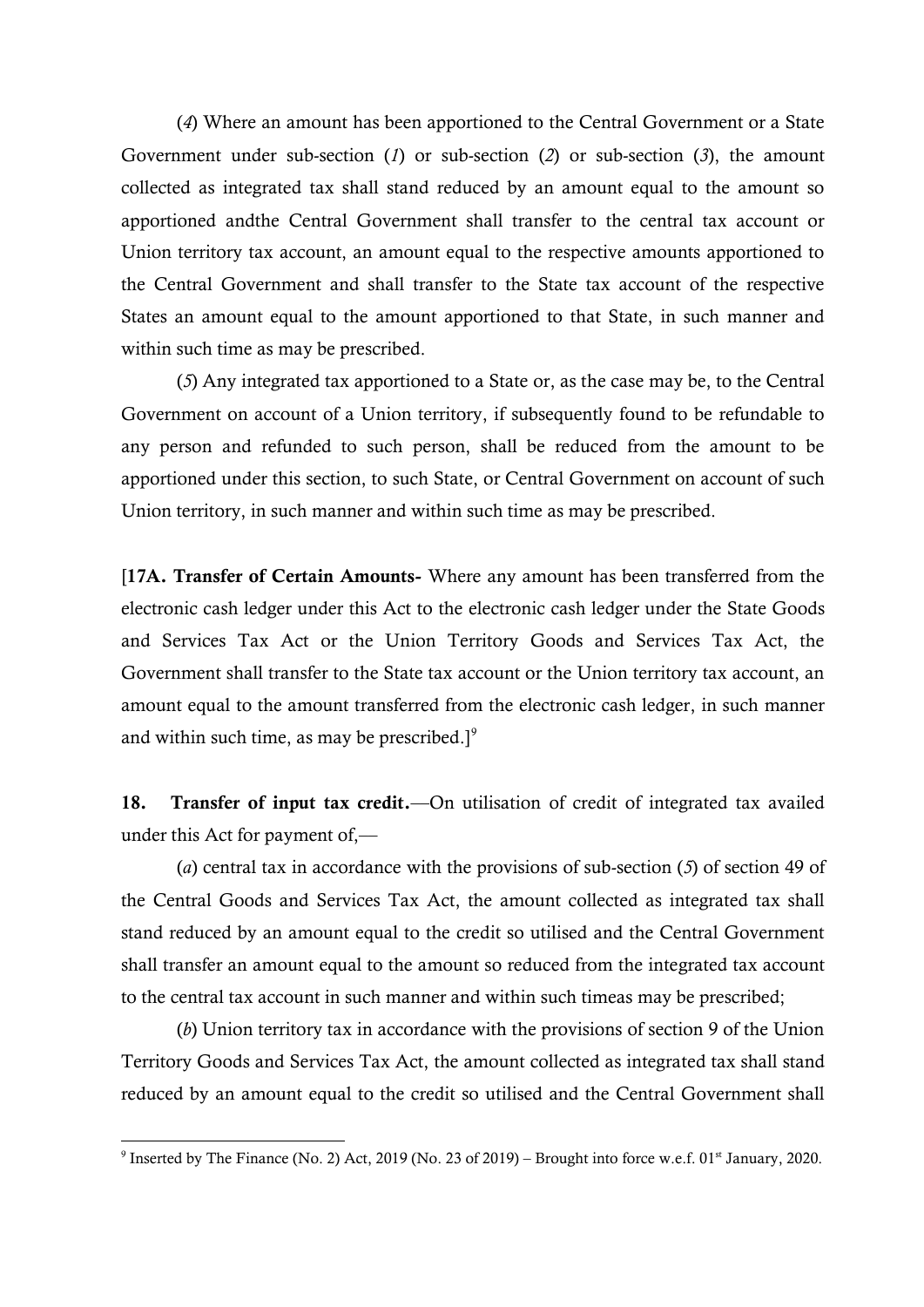transfer an amount equal to the amount so reduced from the integrated tax account to the Union territory tax account in such manner and within such time as may be prescribed;

(*c*) State tax in accordance with the provisions of the respective State Goods and Services Tax Act, the amount collected as integrated tax shall stand reduced by an amount equal to the credit so utilised and shall be apportioned to the appropriate State Government and the Central Government shall transfer the amount so apportioned to the account of the appropriate State Government in such manner and within such time as may be prescribed.

*Explanation*.—For the purposes of this Chapter, "appropriate State" in relation to a taxable person, means the State or Union territory where he is registered or is liable to be registered under the provisions of the Central Goods and Services Tax Act.

**19**. **Tax wrongfully collected and paid to Central Government or State Government.**–(*1*) A registered person who has paid integrated tax on a supply considered by him to be an inter-State supply, but which is subsequently held to be an intra-State supply, shall be granted refund of the amount of integrated tax so paid in such manner and subject to such conditions as may be prescribed.

(*2*) A registered person who has paid central tax and State tax or Union territory tax, as the case may be, on a transaction considered by him to be an intra-State supply, but which is subsequently held to be an inter-State supply, shall not be required to pay any interest on the amount of integrated tax payable.

# CHAPTER IX MISCELLANEOUS

**20. Application of provisions of Central Goods and Services Tax Act.**––Subject to the provisions of this Act and the rules made thereunder, the provisions of Central Goods and Services Tax Act relating to,––

(*i*) scope of supply;

(*ii*) composite supply and mixed supply;

(*iii*) time and value of supply;

(*iv*) input tax credit;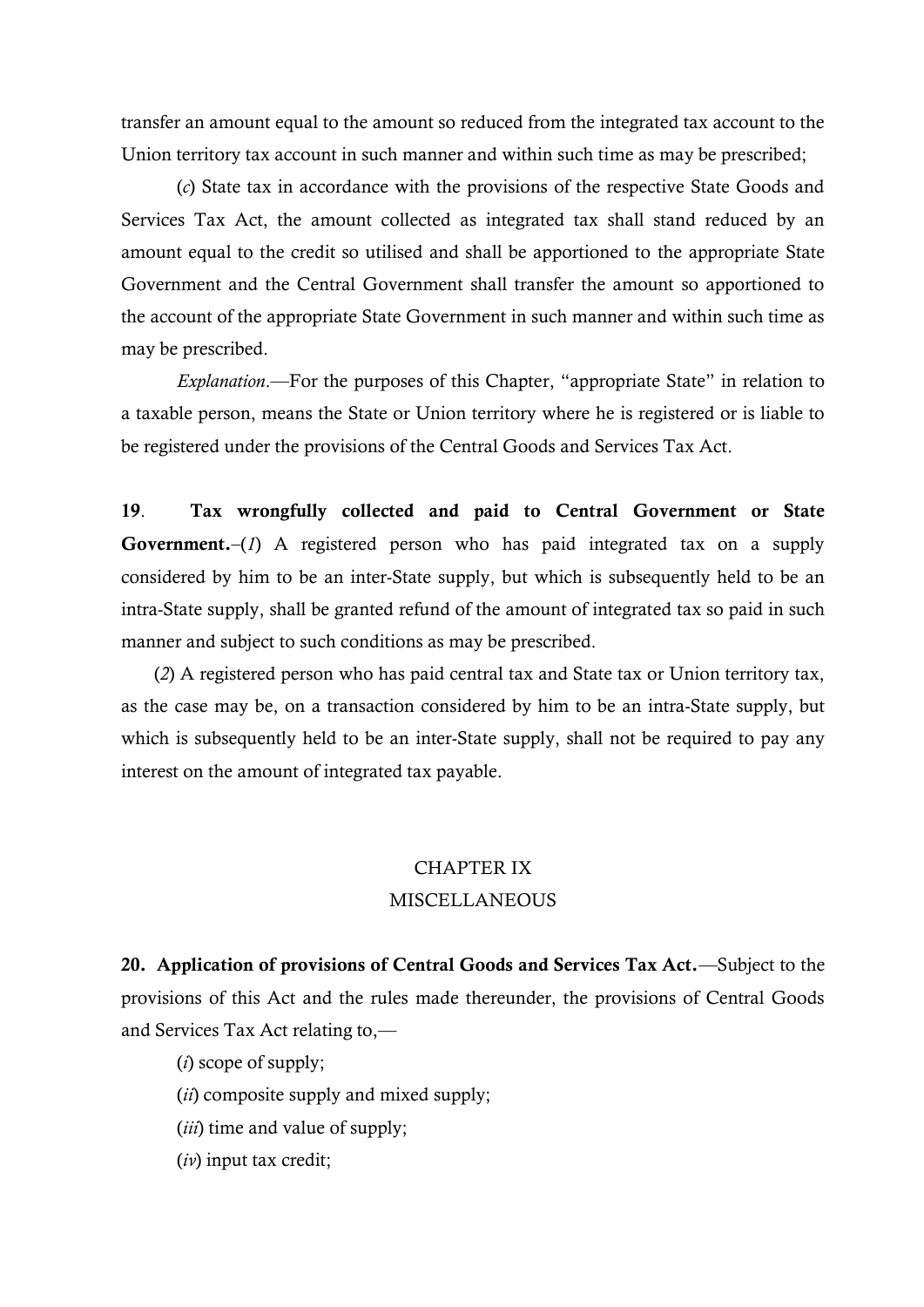(*v*) registration;

(*vi*) tax invoice, credit and debit notes;

(*vii*) accounts and records;

(*viii*) returns, other than late fee;

(*ix*) payment of tax;

(*x*) tax deduction at source;

(*xi*) collection of tax at source;

(*xii*) assessment;

(*xiii*) refunds;

(*xiv*) audit;

(*xv*) inspection, search, seizure and arrest;

(*xvi*) demands and recovery;

(*xvii*) liability to pay in certain cases;

(*xviii*) advance ruling;

(*xix*) appeals and revision;

(*xx*) presumption as to documents;

(*xxi*) offences and penalties;

(*xxii*) job work;

(*xxiii*) electronic commerce;

(*xxiv*) transitional provisions; and

(*xxv*) miscellaneous provisions including the provisions relating to the imposition of interest and penalty,

shall, *mutatis mutandis,* apply, so far as may be, in relation to integrated tax as they apply in relation to central tax as if they are enacted under this Act:

Provided that in the case of tax deducted at source, the deductor shall deduct tax at the rate of two per cent. from the payment made or credited to the supplier:

Provided further that in the case of tax collected at source, the operator shall collect tax at such rate not exceeding two per cent, as may be notified on there commendations of the Council, of the net value of taxable supplies:

Provided also that for the purposes of this Act, the value of a supply shall include any taxes, duties, cesses, fees and charges levied under any law for the time being in force other than this Act, and the Goods and Services Tax (Compensation to States) Act, if charged separately by the supplier: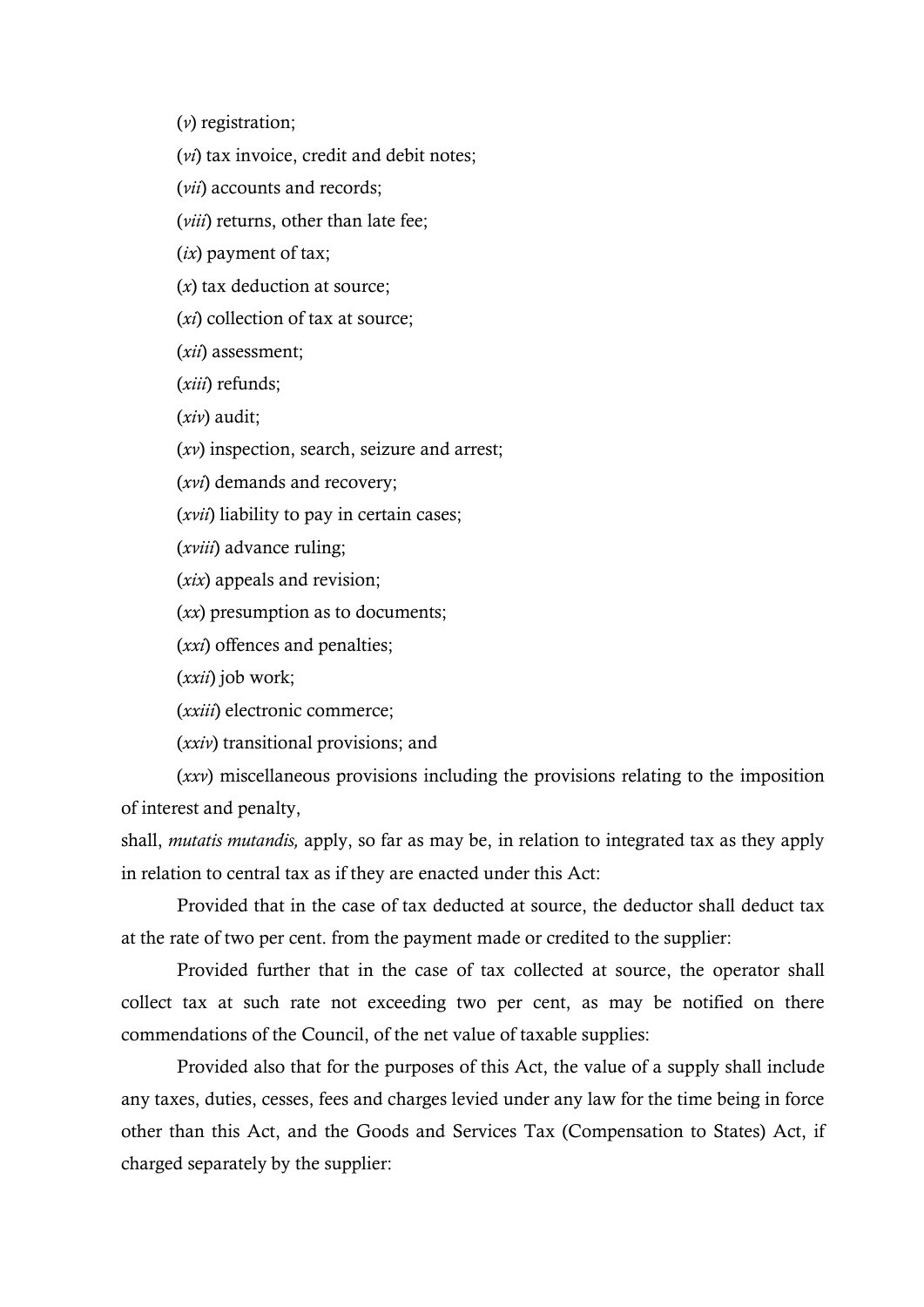Provided also that in cases where the penalty is leviable under the Central Goods and Services Tax Act and the State Goods and Services Tax Act or the Union Territory Goods and Services Tax Act, the penalty leviable under this Act shall be the sum total of the said penalties.

[Provided also that where the appeal is to be filed before the Appellate Authority or the Appellate Tribunal, the maximum amount payable shall be fifty crore rupees and one hundred crore rupees respectively.]<sup>10</sup>

**21. Import of services made on or after the appointed day.**–– Import of services made on or after the appointed day shall be liable to tax under the provisions of this Act regardless of whether the transactions for such import of services had been initiated before the appointed day:

Provided that if the tax on such import of services had been paid in full under the existing law, no tax shall be payable on such import under this Act:

Provided further that if the tax on such import of services had been paid in part under the existing law, the balance amount of tax shall be payable on such import under this Act.

*Explanation*.—For the purposes of this section, a transaction shall be deemed tohave been initiated before the appointed day if either the invoice relating to such supply orpayment, either in full or in part, has been received or made before the appointed day.

**22. Power to make rules.—** (*1*) The Government may, on the recommendations of the Council, by notification, make rules for carrying out the provisions of this Act.

(*2*) Without prejudice to the generality of the provisions of sub-section (*1*), the Government may make rules for all or any of the matters which by this Act are required to be, or may be, prescribed or in respect of which provisions are to be or may be made by rules.

(*3*) The power to make rules conferred by this section shall include the power to give retrospective effect to the rules or any of them from a date not earlier than the date on which the provisions of this Act come into force.

(*4*) Any rules made under sub-section (*1*) may provide that a contravention thereof shall be liable to a penalty not exceeding ten thousand rupees.

1

<sup>&</sup>lt;sup>10</sup> Inserted by The Integrated Goods and Services Tax (Amendment) Act, 2018 (No. 32 of 2018) – Brought into force w.e.f. 01<sup>st</sup> February, 2019.